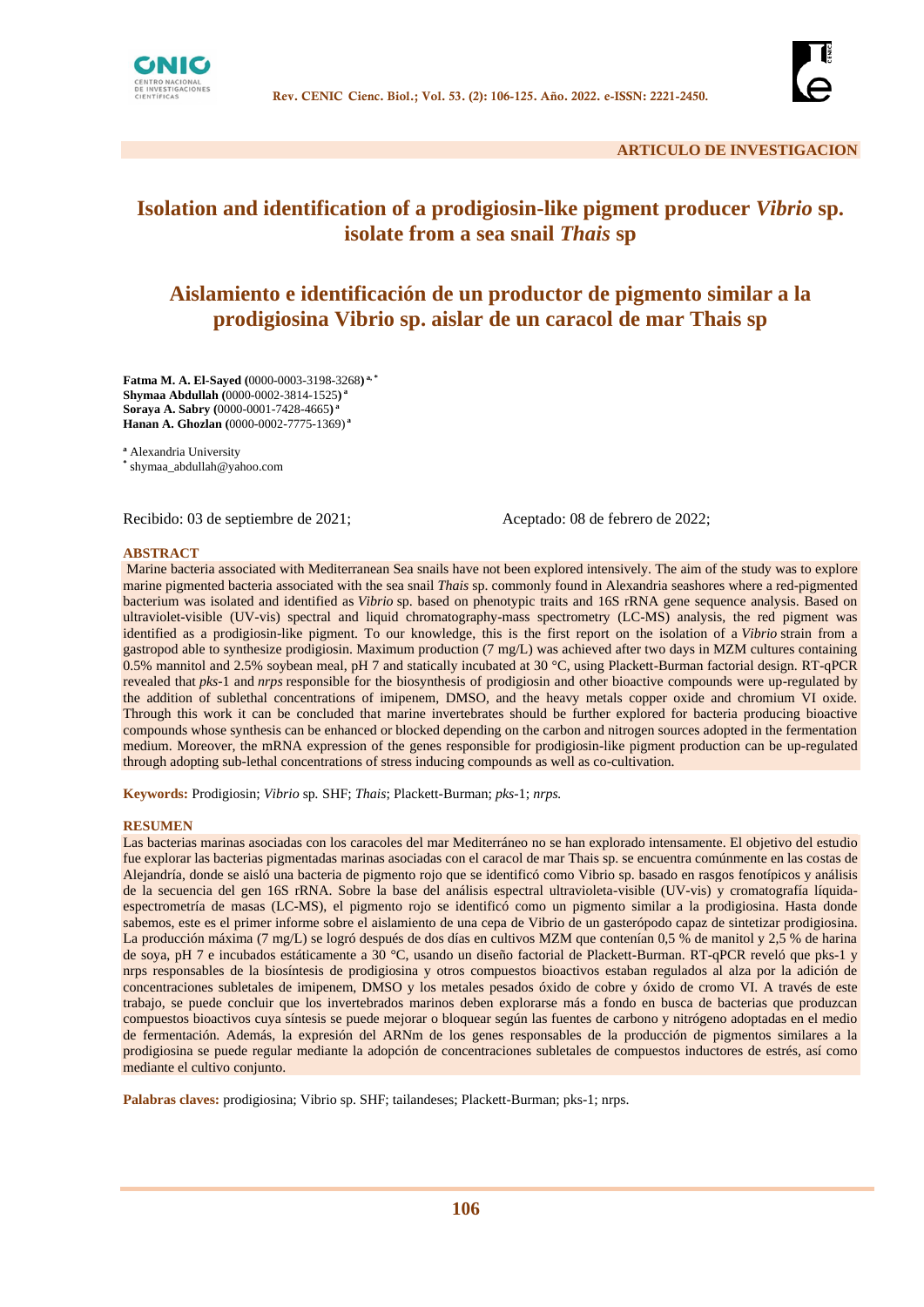

## **INTRODUCCIÓN**

For the purpose of exploring the metabolic potentials of Mediterranean Sea snails, the pigmented bacteria associated with the sea snail *Thais* sp., collected from Bahary shore were isolated using three different culture media: MZM, MZM of 25% strength and OLIGO medium. Plates were incubated at 37 °C and 25 °C separately, and the grown colonies were observed and collected daily during three weeks. A redpigmented isolate was selected for the study which was identified, based on phenotypic traits (growth on MZM, MacConkey agar, Triple sugar iron (TSI) medium, Gram reaction, electron microscopy, and using VITEK® 2 system) as well as 16S rRNA gene sequence analysis, as *Vibrio* sp. with 98% phylogenetic similarity to *V. rhizosphaerae* strain MSSRF3*, V. mangrovi* strain MSSRF38, and *V. ruber* strain VR1, the isolate was designated as *V*. sp. SHF which was subsequently proven to have both *pks*-1 and *nrps* genes. Since the majority of bacterial genes coding for polyketide synthases (PKSs), non-ribosomal peptide synthetases (NRPSs), and hybrids (PKS-NRPS) remain silent in the absence of particular stimuli; hence, to study the effect of some stimuli on mRNA expression of *pks*-1 and *nrps* genes responsible for the biosynthesis of prodigiosin and other bioactive compounds, RT-qPCR was adopted to investigate the effect of sublethal concentrations of some stress-iducing chemicals (SDS  $0.1\%$  (vol/vol),  $H_2O_2$   $0.01\%$ (vol/vol); DMSO 1% (vol/vol); imipenem 0.05 μg/mL; ofloxacin 0.05 μg/mL; and Chromium VI oxide, copper oxide, lead oxide, and nickel III oxide were also tested at a concentration of  $0.001 \mu g/mL$  as well as the co-culture (membrane filtered culture supernatant of *Staphylococcus aureus* ATCC 6538P 0.5% (vol/vol)) on the up-regulation and down-regulation of both genes. *gyr*B was used as a reference gene for normalization. Considerable up-regulation of *nrps* expression was observed (in terms of 2-ΔΔCt) for copper oxide treated cultures of *V.* sp. SHF (39-fold) compared with the control cultures, followed by DMSO (22 fold), chromium VI oxide (19-fold), SDS (17-fold), and imipenem antibiotic (10-fold). Down-regulation of *nrps*, at the mRNA level, was observed for ofloxacin treated cultures. For *pks*-1 gene expression, interestingly maximum up-regulation was observed in cultures treated with DMSO (14-fold) followed by imipenem treated cultures (8.9-fold). Also, a twofold increase was observed with ofloxacin and copper oxide-treated cultures. Down-regulation was observed when cultures were treated with SDS, lead oxide, or cell-free culture supernatant of *S. aureus* ATCC 6538P.

For the analytical characterization of the red pigment of *V*. sp. SHF, the dried extract of the pigment was dissolved in methanol before being analyzed using UV-vis spectral analysis and LC-MS spectrometry. The UV-vis spectral analysis showed a maximum absorbance at 470 nm under alkaline conditions and at 525 nm under acid conditions. The LC-MS analysis showed a fraction separated at a retention time of 29.6 min with a mass to charge ratio (m/z) of 322.8 according to the negative ionization scanning mode and a m/z of 322.9 according to the positive ionization scanning mode. Such m/z ratios almost coincide with the m/z of 323 of prodigiosin; hence, the pigment was identified as prodigiosin- like pigment. To our knowledge, this is the first report on the isolation of a *Vibrio* strain from a gastropod able to synthesize prodigiosin.

The effecs of several compounds on the pigment production was evaluated. For this purpose, prodigiosin concentration was calculated using absorbance at 490 nm and the extinction coefficient  $51.3\times10^3$  L/(g cm). Supplementing MZM medium (pH 7) with mannitol as a carbon source enhanced growth and pigment production (7 mg/L) by an almost twofold increase compared to control cells after two days at 30  $^{\circ}$ C. Casein caused a 1.5-fold increase in pigment production. Replacing yeast extract with casein or tryptone resulted in a 1.7 and 1.4-fold increase, respectively. However, replacing peptone with tryptone reduced pigment production by 60%. Palm oil followed by L-cysteine, glucose, ammonium chloride, and starch addition decreased pigment production. Plackett-Burman fractional factorial design was applied to study the effect of seven variables (mannitol, glycerol, casein, ammonium chloride, olive oil, ethanol, and soybean meal) in nine combinations on pigment production in MZM (pH 7). The pigment production was optimized to 7 mg/L after two days in MZM cultures containing 0.5% mannitol and 2.5% soybean meal, and statically incubated at 30 °C.

Prodigiosin belongs to the family of red-pigmented prodiginines considered as bioactive secondary metabolites characterized by a common pyrrolyl dipyrromethene skeleton containing a common 4 methoxy, 2–2 bipyrrole ring system. Bacterial prodiginines are classified into linear and cyclic derivatives. The red pigment prodigiosin was isolated from *Vibrio psychroerythreus, Vibrio gazogenes*, and *Vibrio ruber*. Other producers of this compound include *Pseudomonas magneslorubra, Alteromonas*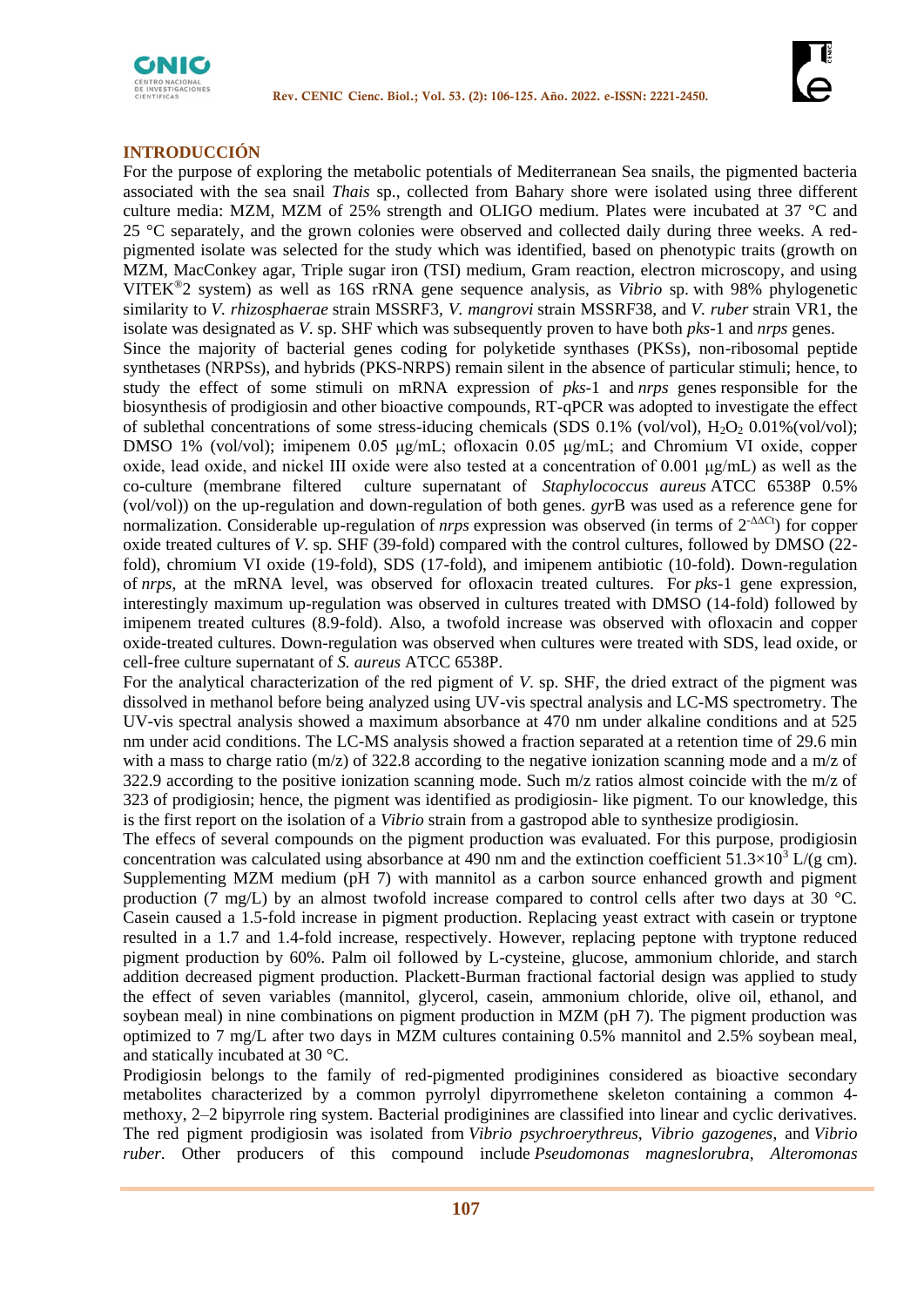



*rubra, Hahella chejuensis*, and different *Serratia* and *Streptomyces* species (Khanafari *et al*., 2006). Prodigiosin possesses bioactivities as antimicrobial, antitumor, and antimalarial agents (Klein *et al*., 2017). Moreover, it was reported as an immunosuppressant, sunscreen, and a safe natural food dye. Bacterial prodigininss and their synthetic derivatives are effective proapoptotic agents against various cancer cell lines including multi-drug resistant cells with little or no toxicity towards normal cell lines. This includes several hematopoietic cancer cell lines, cervical carcinoma cell lines, as well as colorectal, lung, gastric, ovary, lymphoma, neuroblastoma, and breast cancer cell lines (Guryanov *et al*., 2020). Several prodigiosin derivatives with lower toxicity like GX15-070 have been clinically used. Due to the low fermentation yield and high production cost, its price was up to \$500/mg (Xu *et al*., 2011).

The genus *Vibrio* comprises a diverse group of heterotrophic marine bacteria of which *V. gazogenes*, *V. ruber* , and *Vibrio rhizosphaerae* (Rameshkumar & Nair, 2009) are the only *Vibrio* species reported to produce red pigments. From culture-dependent studies, vibrios appear in tissues and organs of various marine algae and animals, for example, abalones, bivalves, corals, fish, shrimp, sponges, squid, and zooplankton (Thompson *et al*., 2004). Up to our knowledge, no study in literature have shown an association of vibrios with gastropods in general and the genus *Thais* in particular. Therefore, more studies should be directed to explore the microbiome of Mediterranean invertebrates, specially pigmented bacteria, and their metabolic potentials.

*Thais* or the rock shell belongs to class *Gastropda*, subclass *Neogastropoda*, family *Muricidae*, subfamily *Thaidinae* (Claremont *et al*., 2013). Only a few studies have been conducted to explore its potentiality to serve the field of marine natural products or even other fields of applied sciences. The antimicrobial activity of *Thais tissoti* and *Thais haemastoma* extracts was reported by Kumaran *et al*. (2011) and Smaldone *et al*. (2014). However, no previous report has dealt with isolation of microorganisms producers of bioactive compound from the microbiome of this gastropod.

Real-time quantitative polymerase chain reaction qPCR technology allows quantification and genotyping of pathogens, methylated DNA and microRNA analysis, validation of microarray data, allelic discrimination and genotyping (detection of mutations, analysis of single nucleotide polymorphism and microsatellites, identification of chromosomal alterations) and validation of drug therapy efficacy (Prada-Arismendy & Castellanos, 2011). Reverse transcription quantitative PCR (RT-qPCR) can also provide semi-quantitative results relative to controls (without standards) and hence enhancing gene expression studies [\(Kralik & Ricci, 2017\)](https://www.frontiersin.org/articles/10.3389/fmicb.2017.00108/full#B14). Unluckily, most of the identified bioactive compound gene clusters are silent under standard laboratory growth conditions. Effective methods for eliciting the production of new bioactive compounds include genetic engineering, mutagenesis, the one strain many compounds approach, or treatment with epigenetic modifiers (Netzker *et al*., 2015). Hence, RT-qPCR can be used prominently in studying the effect of different stimuli on the expression of genes responsible for bioactive compounds production, and detecting gene expression differences as small as 23% between samples with lower coefficients of variation. It is even proven to be 1000-fold more sensitive than dot-blot hybridization and can detect even a single RNA copy (Wong & Medrano, 2005). The main aim of the current work was to optimize the prodigiosin-like pigment production by the study strain *V*. sp. SHF and to check the effect of sublethal concentration of some stress inducing chemicals on the mRNA expression of *pks*-1 and *nrps* responsible for the biosynthesis of prodigiosin and other bioactive compounds, using RT-qPCR.

### **MATERIALS AND METHODS**

### **Isolation of bacteria associated with** *Thais* **snail**

Snail samples were collected in February, 2016 from Bahary Beach, Alexandria, in sterile double plastic bags, then refrigerated at 2-4 °C. For bacterial isolation, the external surface was swabbed, and the flesh part was homogenized in 5 mL sterile seawater before applying the pour plate method described by Feby & Nair, (2010). Three different isolation media were used: MZM medium (a modification of Zobell marine medium) of the following composition (g/100 mL): Peptone 0.5, Yeast extract 0.1, and agar-agar 1.5. To enhance the isolation of oligotrophic bacteria, MZM of 25% strength and OLIGO medium (Feby & Nair, 2010) containing (g/100 mL): tryptone 0.005, yeast extract 0.0005, sodium glycerophospahte 0.001, and agar-agar 1.2 were used. Medium constituents were dissolved in seawater and pH was adjusted to  $7 \pm 0.2$ using 1 N HCl and 1 N NaOH solutions. Plates were incubated at 37  $\degree$ C and 25  $\degree$ C separately, and the grown colonies were observed and collected daily during three weeks**.**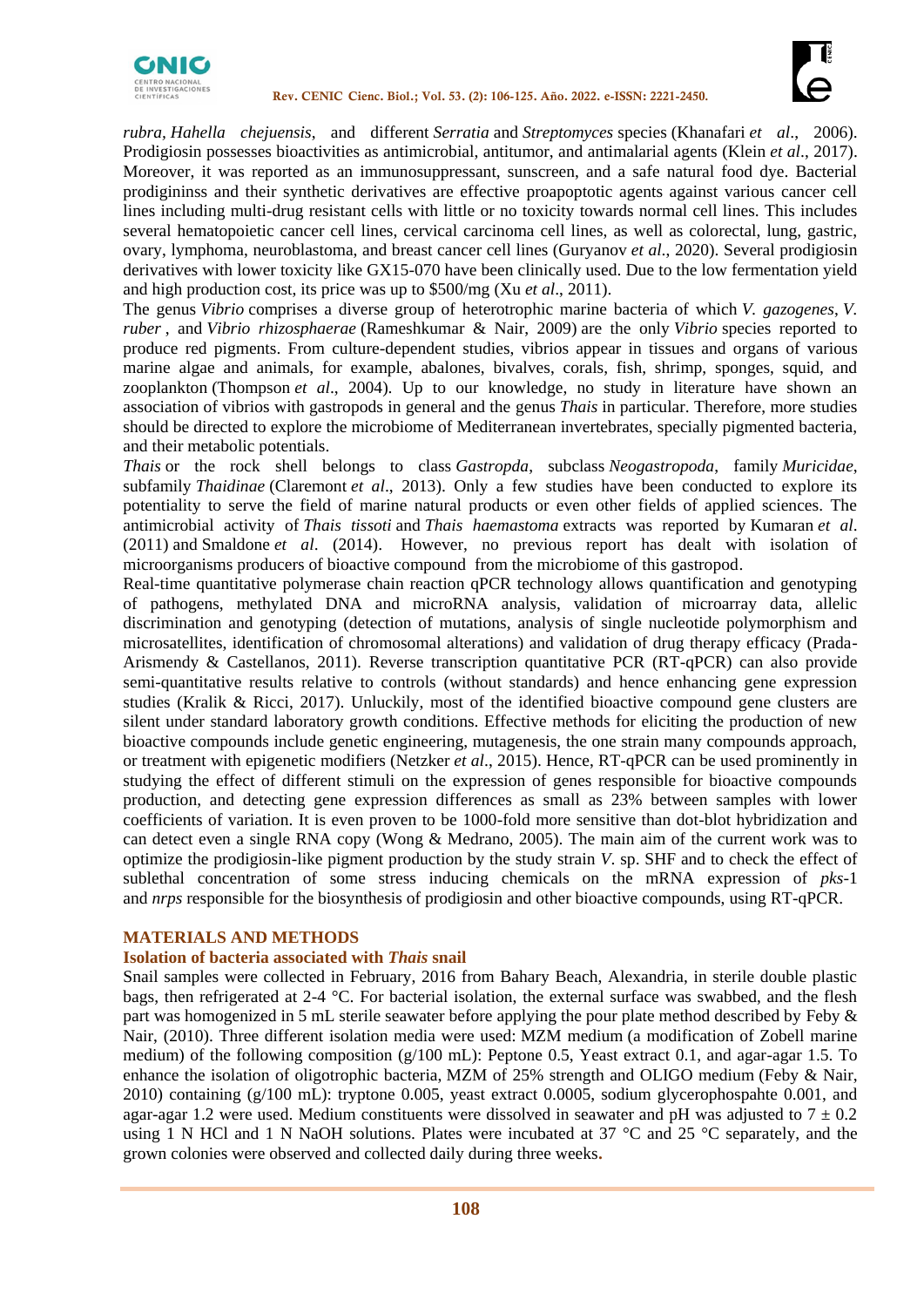

### **Identification of** *Vibrio* **sp. SHF isolated from** *Thais* **sp.**

Phenotypic traits were determined according to growth on MZM, MacConkey agar, Triple sugar iron (TSI) medium slants, and using VITEK®2 system (Biomerieux, France) which was adopted for most of the biochemical investigation.

For electron microscopic examination, the cell pellet, obtained by the centrifugation of 3 mL of overnight MZM culture of *V*. sp. SHF, was mixed with 1mL of 4F1G fixative solution at 4 °C for 3 hr after which the specimen was post-fixed in  $OsO<sub>4</sub>$  (2% in the same buffer) at 4 °C for 2 hr after which samples were washed in the buffer and dehydrated through a graded series of ethanol at 4 °C. Subsequently, the specimen was dried by means of a critical point method, mounted using carbon paste on an AL- stub and coated with gold up to a thickness of 400Å in a sputter – coating unit (JFC-1100 E) (Pejman *et al.*, 2015). Morphology observations were performed in Jeol JSM- 5300 scanning electron microscope operated between 15 and 20 keV.

For genomic DNA extraction, a single colony was picked from an MZM plate, inoculated into 5 mL MZM broth, and incubated overnight at 30 °C. 1 mL of each culture was centrifuged at 4500 xg for 20 min and cell pellets were collected. DNA was extracted using i-genomic BYF DNA Extraction Mini Kit. The integrity of the isolated DNA was confirmed by gel electrophoresis (using Power PacTM gel electrophoresis system (BIORAD, U.S.A). Chromosomal DNA was subjected to polymerase chain amplification reaction (PCR) using 2x MY TAQTM RED MIX. Primers were designed to amplify a 1500 bp fragment of the 16s rDNA region (Tamura *et al*., 2007). The forward primer (F1) sequence was 5'- AGAGTTTGATCCTGGCTCAG-3' and the reverse primer (R1) sequence was 5'- GGTTACCTTGTTACGACTT-3'. The PCR mixture consisted of 10 μM of each primer (1 µL), 2 μg of chromosomal DNA (2  $\mu$ L), 8.5  $\mu$ L ddH<sub>2</sub>O, and 12.5  $\mu$ L of 2x My Taq Red mix. The PCR was carried out for 35 cycles (with a predenaturation step at 95 °C for 5 min), with the steps: 95 °C for 30 s, 50 °C for 30 s and 72 °C for 1 min. A final extension at 72 °C for 10 min was included. Amplification products were analyzed by agarose gel electrophoresis.

DNA sequence analysis was obtained using an ABI PRISM 377 DNA Automated Sequencer and ABI PRISM BigDye Terminator Cycle Sequencing (Perkin-Elmer, U.S.A). The PCR product was sequenced using the PCR primer pairs used for amplification. Sequences of 16S rRNA genes, for comparison, were obtained from the NCBI database (May, 2017). BLAST program was used to assess the DNA similarities and perform multiple sequence alignments. The molecular phylogeny was analyzed through multiple sequence alignments using ClustalX2 software. The phylogenetic tree was reconstructed by SeaView software.

### **Detection of** *pks***-1 and** *nrps* **genes in** *V***.sp. SHF**

The purity and concentration of extracted DNA (eluted in 50 μL of the elution buffer) was checked by measuring the nucleic acid A260/A280 ratio using NanoDrop spectrophotometer also used to determine the concentration. Subsequent PCR conditions were optimized according to a concentration of 400 ng/mL of DNA. PCR amplification to detect the presence of polyketide synthase type I and non-ribosomal peptide syntethases (NRPS) genes (*pks*-1 and *nrps*, repectively) was carried out as described by Ayuso-Sacido & Genilloud (2005). The following degenerate oligonucleotides were used: (a) K1F: 5'- TSAAGTCSAACATCGGBCA-3', M6R: 5'-CGCAGGTTSCSGTACCAGTA-3' to detect *pks*-1 gene (1200-1400 bp); (b) A3: 5'-GCSTACSYSATSTACACSTCSGG-3', A7R: 5'- SASGTCVCCSGTSCGGTAS-3' to detect *nrps* gene (700-800 bp). PCR mixtures were prepared as mentioned before. Amplifications were then performed according to the following profile: 5 min at 95 °C and 35 cycles of 30 s at 95 °C, 30 s at 44.5 °C for K1F/M6R, 1 min at 45.9 °C for A3F/A7R, and 1 min at 72 °C, followed by 10 min at 72 °C. PCR amplification was confirmed by agarose gel electrophoresis (Tamura *et al*., 2007).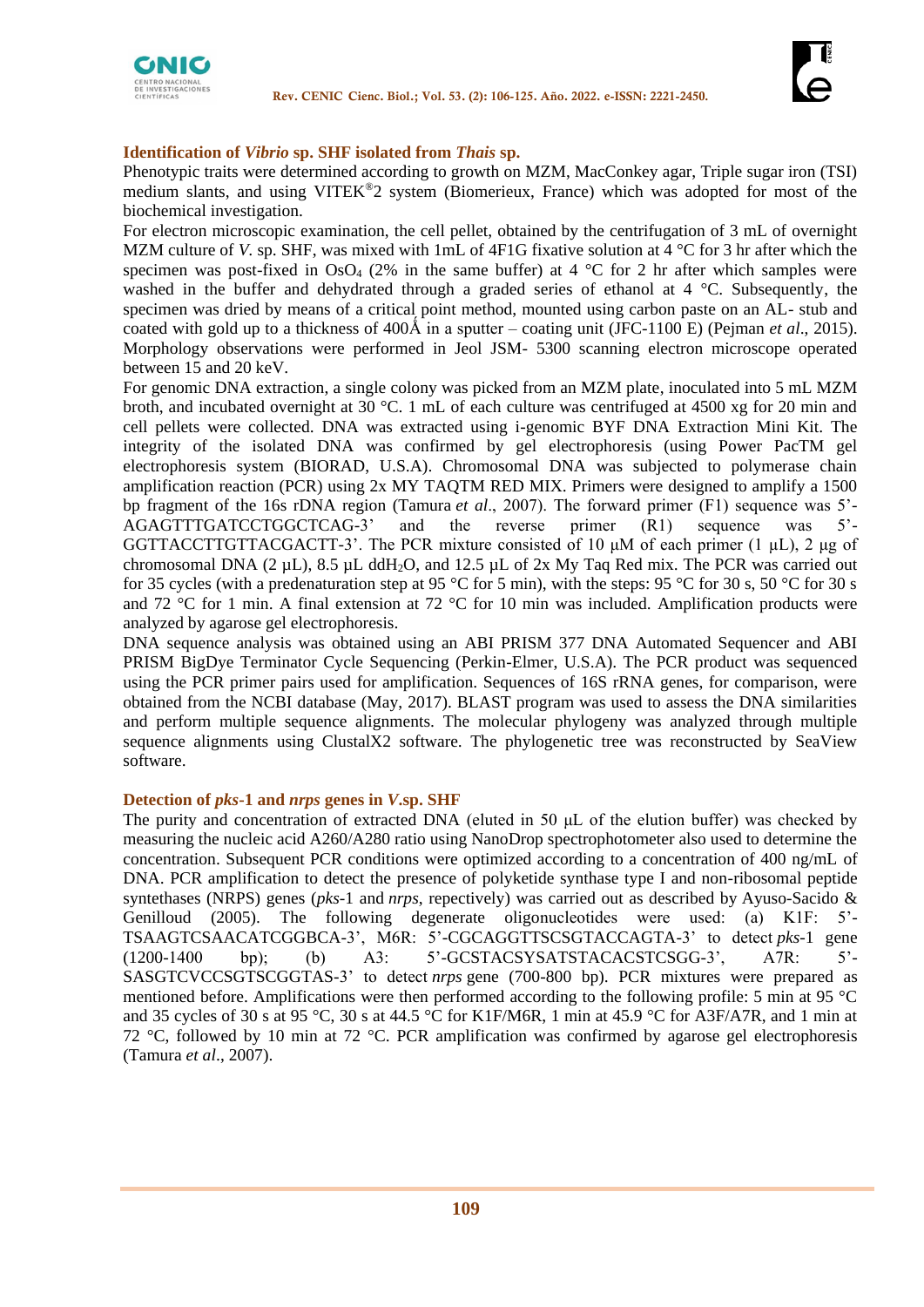



### **Growth conditions**

For growth and prodigiosin production, MZM (pH7) was prepared as sterile 2 mL aliquots in 24-well plates, inoculated with 2% inoculum of previously prepared seed culture (OD655  $\sim$  1), then incubated at 30 °C for two days, cells were then separated by centrifugation for 20 min at 4500 xg.

2.5. Studying the effect of some stress inducing chemocals on the expression of pks-2 and nrps in *V*. sp. SHF using RT-QPCR

The effect of some stress-inducing chemicals on gene expression was evaluated at sublethal concentrations. Cultures were treated by adding SDS  $0.1\%$  (vol/vol),  $H_2O_2$   $0.01\%$ (vol/vol), DMSO 1% (vol/vol), imipenem 0.05 μg/mL, and ofloxacin 0.05 μg/mL to MZM broth. Chromium VI oxide, copper oxide, lead oxide, and nickel III oxide were also tested at a concentration of 0.001 μg/mL. According to Filkins *et al*. (2015), co-cultivation of two microbes can also enhance gene expression; hence, 100 μL of a membrane filtered (0.22 μm pore size) culture supernatant of *Staphylococcus aureus* ATCC 6538P was tested.

Treated cell pellets were collected for total RNA extraction using easy-REDTM total RNA extraction TRIzol kit. Subsequently, extracted RNA was reverse transcribed into cDNA using Power cDNA synthesis kit, before applying RT-qPCR using REALMODTMGH Green Real-Time PCR master mix. Gene *gyr*B was used as a housekeeping gene for normalization. Sequences for the forward and reverse primers for *gyr*B gene were: 5´-GACGATGATCCGGTGGTAGC-3´ and 5´-CGATGATACCATCTTCGAGAC-3´, respectively. At the end of the reaction, the absence of non-specific amplification was checked using melting curves before the analysis. Trials were triplicated and duplicated for *pks*-1 and *nrps* gene targeting specimens, respectively.

For data analysis, gene expression up-regulation or down-regulation was reported in terms of 2-ΔΔCt (Rao *et al*., 2013). Ct is the threshold cycle value that reflects the number of amplification cycles at which fluorescence generated within the reaction was significantly detected above background fluorescence. ΔCt was calculated by subtracting the threshold cycle value Ct of the housekeeping gene from Ct of the target gene. ΔΔCt was calculated as follows:

 $\Delta \Delta CT = \Delta CT$  (a target sample) –  $\Delta CT$  (a reference sample).

The result of this method is presented as the fold change of target gene expression in a target sample relative to a reference sample normalized to a reference gene. The relative gene expression is usually set to one for reference samples because  $\Delta \Delta$ Ct is equal to zero and therefore  $2^0$  is equal to one.

ΔCt values were statistically analyzed using IBM SPSS 18 software. The non-parametric tests were adopted due to the small sample size; hence, Kruskal-Wallis H test was applied to assess data significance. Then a series of Mann-Whitney-U tests were used to conduct pairwise comparisons between the control group and other groups separately. The significance of the results was judged at the 5% level (Nahm, 2016).

### **Analytical characterization of** *V***.sp. SHF red pigment**

The pigment was extracted from cell pellets and purified as described by Ibrahim *et al*. (2014). The dry residues were redissolved in 2 mL of methanol, then subjected to ultraviolet-visible (UV-vis) spectral analysis and liquid chromatography-mass spectrosmetry (LC-MS).

*UV-vis spectral analysis* 

UV–vis spectral analysis was conducted in the wavelength range from 400-600 nm using HeλiOS  $β$ spectrophotometer (Unicam, England) at 400-600 nm to ensure purity (Andreyeva & Ogorodnikova, 2015).

### **Liquid chromatography-Mass spectrometry (LC-MS)**

Methanol extract of the red pigment was analyzed by electrospray ionization mass spectrometry (ESI-MS) using Agilent technologies 6420 Quad LC/MS system (Germany). The extracted pigment was analyzed using scanning LC (liquid chromatography) targeting fractions of molecular weight ranging from 100 to 1000 Da. Eclipse Plus C18 column (150×4.5 mm, 3.5 μm) was used with a 0–100% linear gradient in 36 min (A: 0.01 m ammonium acetate, pH 7, B: 100% acetonitrile). Five microliters were injected for both positive and negative ionization modes separately. The flow rate was 0.2 mL/min. Separation conditions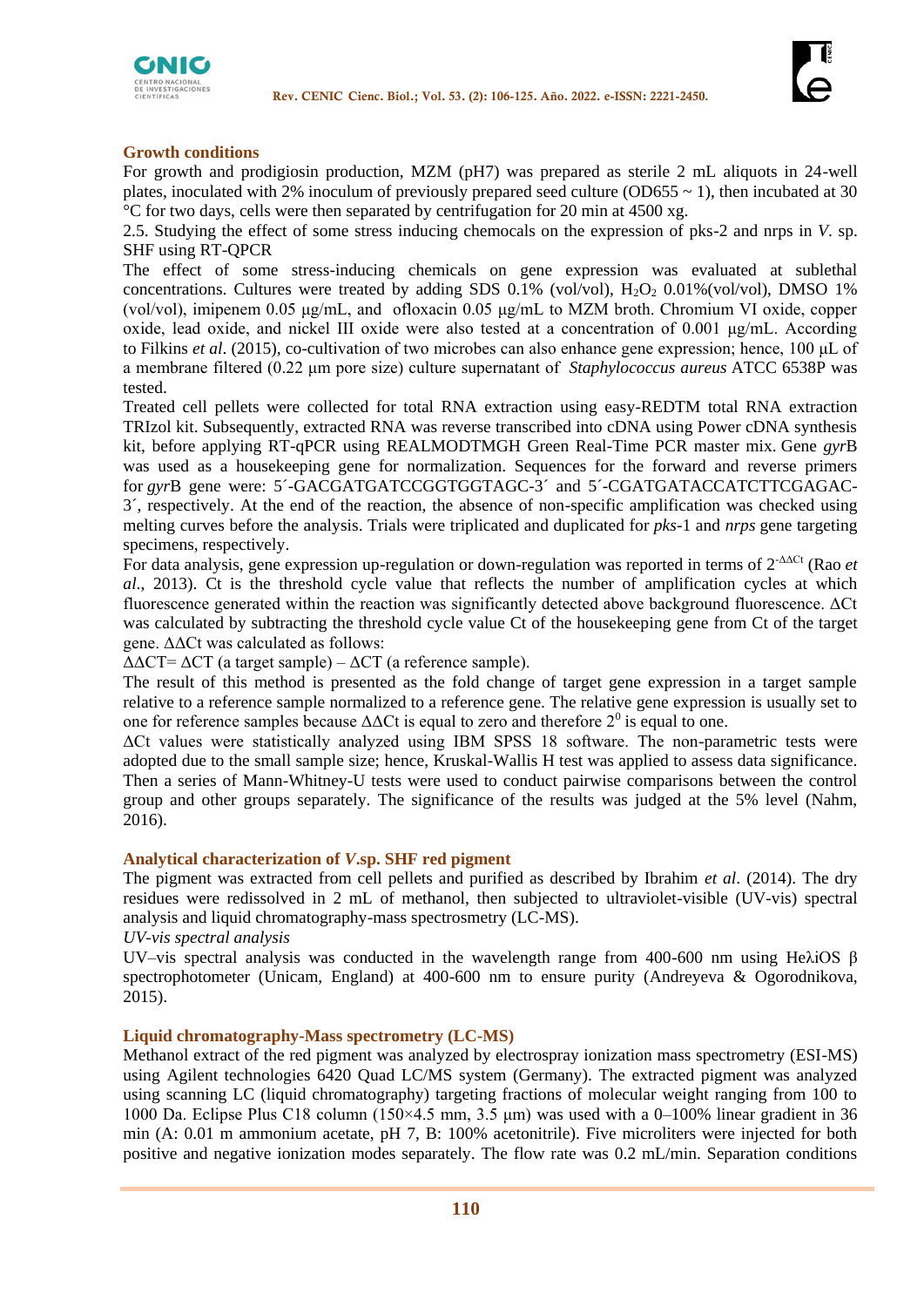

were as follows: at zero time, mobile phase ratio (vol/vol) was 90% acidified  $H_2O_2$  (0.1% formic acid), and 10% acetonitrile, finally after 36 min mobile phase ratio was 100% acetonitrile.

**Table 1.**Plackett-Burman matrix design representing seven independent variables. zero represents the original concentration, -1 represents the low concentration level, and +1 represents the high concentration level for each component.

|         | <b>Factor</b>   |          |                |                    |           |                |         |
|---------|-----------------|----------|----------------|--------------------|-----------|----------------|---------|
| Trial # | <b>Mannitol</b> | Glycerol | Casein         | NH <sub>4</sub> Cl | Olive oil | <b>Ethanol</b> | Soybean |
|         | $+1$            | $+1$     | $+1$           | $+1$               | $+1$      | $^{+1}$        |         |
|         | $+1$            | ٠.       | $\sim$         |                    |           |                | +       |
|         | $+ $            | ۰.       | $+1$           |                    |           |                |         |
|         | -1              | - 1      | -1             | - 1                | $+1$      | $+ $           |         |
|         | $+$             | $^{+}$   | $+1$           | - 1                | $+1$      |                |         |
|         | - 1             | $^{+1}$  | $\blacksquare$ |                    | .,        |                |         |
|         | - 1             | н.       | $+1$           |                    |           |                |         |
|         | ۰.              | ۰.       | - 1            |                    | $+1$      |                |         |
|         |                 |          |                |                    |           |                |         |

| <b>Variable</b>    | Level $(g/100$ mL) |      |  |  |  |
|--------------------|--------------------|------|--|--|--|
|                    | -1                 | $1+$ |  |  |  |
| <b>Mannitol</b>    | U                  | 0.5  |  |  |  |
| <b>Glycerol</b>    | U                  | 0.5  |  |  |  |
| Casein             |                    | 0.5  |  |  |  |
| NH <sub>4</sub> Cl |                    | 0.1  |  |  |  |
| Olive oil          |                    | 0.5  |  |  |  |
| <b>Ethanol</b>     | U                  | 0.5  |  |  |  |
| Soybean meal       |                    | 2.5  |  |  |  |

## *Determination of prodigiosin-like pigment concentration*

The bacterial growth in each trial was measured spectrophotometrically at 655 nm using a 96-well microtiter plate reader (BIORAD, U.S.A). Ethanolic extraction of the red pigment was conducted as described by Rakh *et al.* (2017). Prodigiosin concentration was calculated using absorbance at 490 nm and the extinction coefficient  $51.3\times10^3$  L/(g cm) (Andreyeva & Ogorodnikova, 2015). The resultant molar concentration was expressed as µg/mL.

## **RESULTS AND DISCUSSION**

### **Isolation and Identification of the study isolate**

After five days of incubation, a dark red pigmented colony developed on OLIGO agar plates, then it was picked and checked for purity (Fig. 1a). The bacteria grew faster on 25% strength MZM that was consequently selected for further studies (Fig. 1b). Cells were single swollen non-sporing motile Gramnegative rods (0.9 µm in length and 0.4 µm in width (Fig. 1c). Growth and color intensity increased at pH 5. Biochemical characterization was maily based on VITEK® 2 system using ID-GNB card, growth on MZM, growth on TSI slants, Gram staining, and KOH test (Table 3).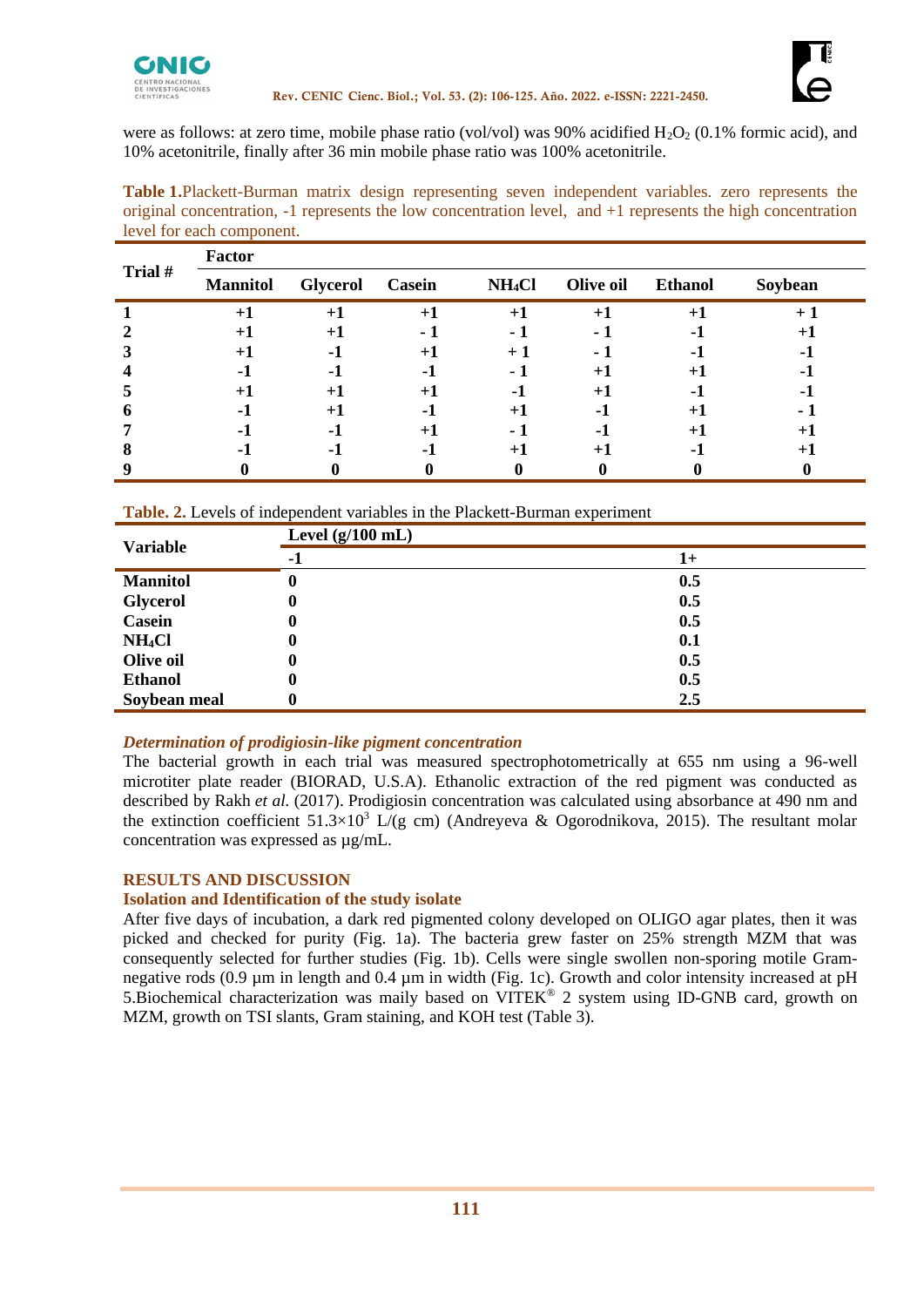

|  |  |  |  |  |  | Table 3. Some morphological and biochemical characteristics of isolate AK-103 |
|--|--|--|--|--|--|-------------------------------------------------------------------------------|
|--|--|--|--|--|--|-------------------------------------------------------------------------------|

| <b>Test</b>                                    | Result                                                                                                                                 |
|------------------------------------------------|----------------------------------------------------------------------------------------------------------------------------------------|
| Morphology                                     |                                                                                                                                        |
| Colony morphology<br>Cell morphology           | red small, rounded colonies with irregular<br>margins after three days of growth on MZM,<br>thick rods, with rounded ends, arranged as |
| Motility                                       | single cells<br>$^{+}$                                                                                                                 |
| swarming                                       |                                                                                                                                        |
| Gram staining                                  |                                                                                                                                        |
| KOH test on MZM                                |                                                                                                                                        |
| KOH test on MaCconkey's agar -                 | $^{+}$                                                                                                                                 |
| Growth conditions                              |                                                                                                                                        |
| Growth at 4°C                                  |                                                                                                                                        |
| Growth at 30°C                                 | $++$                                                                                                                                   |
| Growth at 37°C                                 | $+$                                                                                                                                    |
| Growth at 50°C                                 | weak                                                                                                                                   |
| Growth at pH 5-9                               | $^{+}$                                                                                                                                 |
| Growth at 0% NaCl (Müller-himton agar and      | $-\prime$ weak                                                                                                                         |
| nutrient broth)                                |                                                                                                                                        |
| Growth at 3% NaCl                              | $^{+}$                                                                                                                                 |
| Growth at 6 and 12% NaCl                       |                                                                                                                                        |
| Growth on TSI                                  | facultative anaerobe                                                                                                                   |
| Butt color                                     | yellow                                                                                                                                 |
| Slant color                                    | red                                                                                                                                    |
| Gas production                                 | $\hspace{0.1mm} +$                                                                                                                     |
| Glucose fermentation                           | $^{+}$                                                                                                                                 |
| Sucrose -                                      |                                                                                                                                        |
| lactose                                        |                                                                                                                                        |
| $H2S$ production                               |                                                                                                                                        |
| Sugar fermentation                             |                                                                                                                                        |
| Adonitol*                                      |                                                                                                                                        |
| l-Arabitol*                                    |                                                                                                                                        |
| D-Glucose*                                     |                                                                                                                                        |
| D-Maltose*                                     |                                                                                                                                        |
| Lactose (48hr on MacConkey's agar dissolved in | $+/-$                                                                                                                                  |
| sea water)                                     |                                                                                                                                        |
| D-Mannitol*                                    |                                                                                                                                        |
| D-Mannose*                                     |                                                                                                                                        |
| D-sorbitol*                                    |                                                                                                                                        |
| Sucrose*                                       |                                                                                                                                        |
| Trehalose*                                     |                                                                                                                                        |
| Tagatose*                                      |                                                                                                                                        |
| Palatinose*                                    |                                                                                                                                        |
| D-Cellobiose*                                  |                                                                                                                                        |
| Hydrolytic activity                            |                                                                                                                                        |
| Cellulose                                      | $\overline{\phantom{0}}$                                                                                                               |
| Casein                                         | $\hspace{0.1mm} +$                                                                                                                     |
| <b>Starch</b>                                  |                                                                                                                                        |
| Sodium dodecyl sulfate                         | $+$                                                                                                                                    |
|                                                |                                                                                                                                        |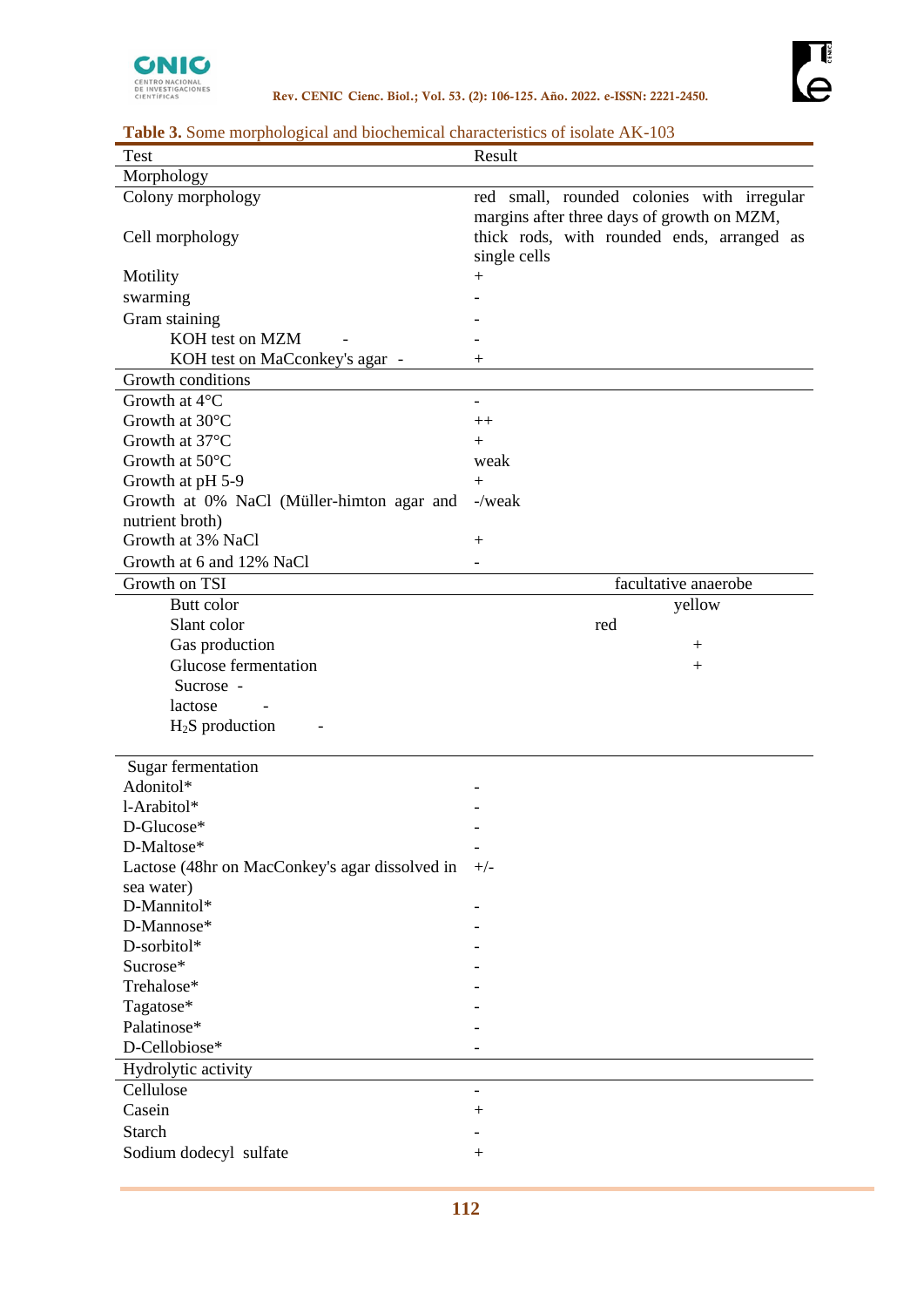

| Tri-calcium phosphate                           | $\boldsymbol{+}$         |              |            |
|-------------------------------------------------|--------------------------|--------------|------------|
| Blood haemolysis (24hr at 37°C)                 |                          | $\mathrm{+}$ | (complete) |
|                                                 | hemolysis)               |              |            |
| Other biochemical tests                         |                          |              |            |
| Catalase                                        | $+$                      |              |            |
| Citrate utilization*                            |                          |              |            |
| $H2S$ production*                               |                          |              |            |
| Oxidase                                         |                          |              |            |
| Pellicle formation in liquid static cultures of | $+$                      |              |            |
| <b>MZM</b>                                      |                          |              |            |
| Urease*                                         | $\overline{\phantom{a}}$ |              |            |
| Phosphatase*                                    |                          |              |            |
| L-lactate alkalinization*                       |                          |              |            |
| Succinate alkalinization*                       |                          |              |            |
| L-malate assimilation*                          |                          |              |            |
| L-lactate assimilation*                         |                          |              |            |
| Malonate utilization*                           |                          |              |            |
| 5-Keto-D-gluconate fermentation*                |                          |              |            |
| L-histidine assimilation*                       |                          |              |            |
| Lysine decarboxylase*                           |                          |              |            |
| Decarboxylase base*                             |                          |              |            |
| Ornithine decarboxylase*                        |                          |              |            |
| Glycine arylamidase*                            |                          |              |            |
| Tyrosine arylamidase*                           |                          |              |            |
| L-proline arylamidase*                          |                          |              |            |
| L-pyrrolydonylarylamidase*                      |                          |              |            |
| Ala-Phe-Pro arylamidase*                        |                          |              |            |
| Glutamyl arylamidase pNA*                       |                          |              |            |
| Glu-Gly-Arg arylamidase                         |                          |              |            |
| Alpha-galactosidase*                            |                          |              |            |
| Alpha-glucosidase*                              |                          |              |            |
| Beta-alanine arylamidase pNA*                   |                          |              |            |
| Beta-xylosidase*                                |                          |              |            |
| Beta-galactosidase*                             |                          |              |            |
| Beta-N-acetyl galactosaminidase*                |                          |              |            |
| Beta-N-acetyl glucosaminidase*                  |                          |              |            |
| Beta-glucoronidase*                             |                          |              |            |
| Beta-glucosidase*                               |                          |              |            |
| Gamma-glutamyl transferase*                     |                          |              |            |
| Courmarate*                                     |                          |              |            |
| Ellman*                                         |                          |              |            |
| O/129 Resistance*                               |                          |              |            |
|                                                 |                          |              |            |

*\*: VITEK® 2 system; +/-: weak pink color; 0/129: 2,4-diamino-6,7-di-isopropylpteridine phosphate*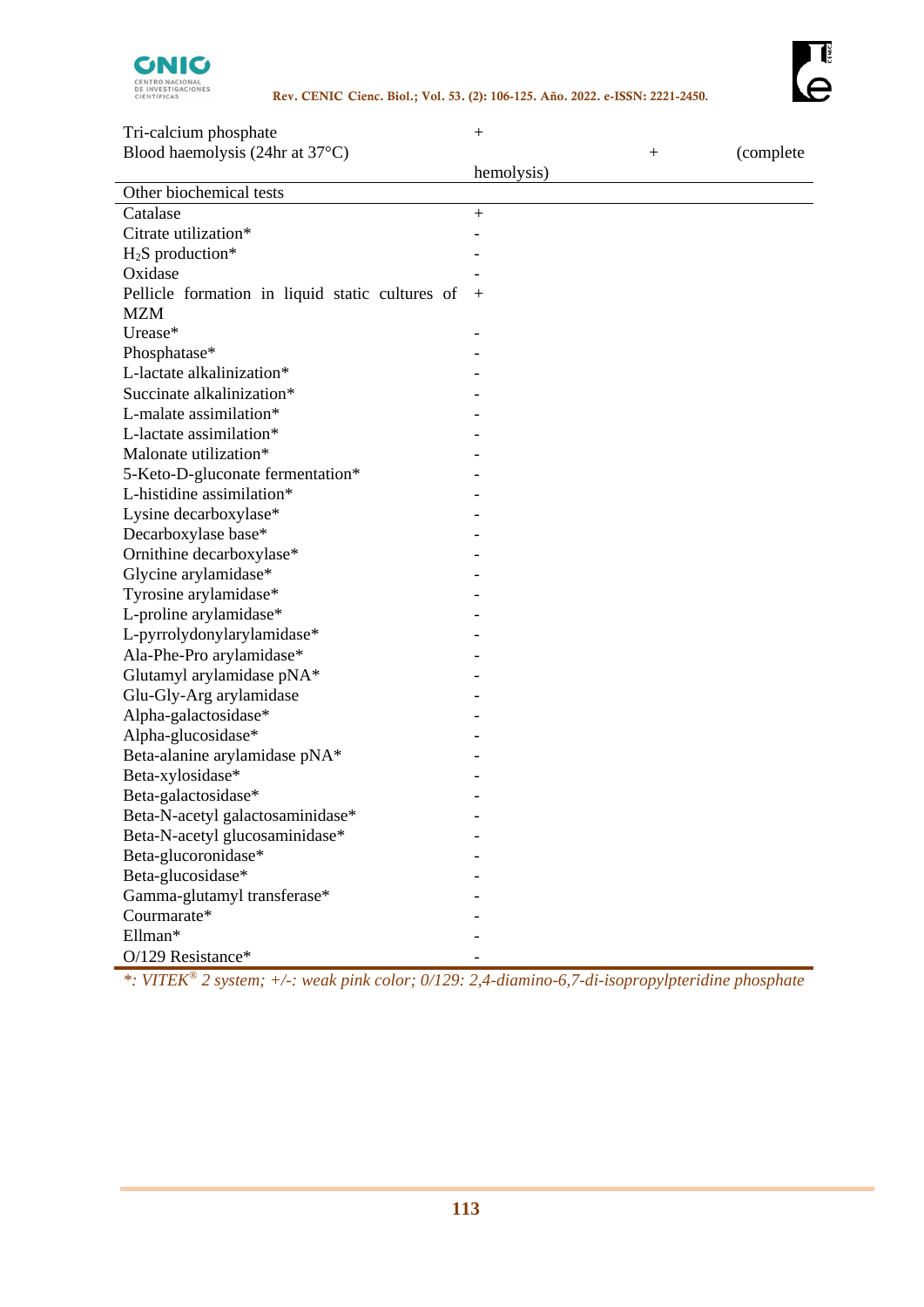

**Rev. CENIC Cienc. Biol.; Vol. 53. (2): 106-125. Año. 2022. e-ISSN: 2221-2450.**





*Fig. 1***.** *Growth and morphological characteristics of the bacterium isolated in the present study: (a) MZM agar plates, (b) MZM broth, (c) Scaning electron micrograph of cells.*

*In comparison with the 16S rRNA gene, sequences held in GenBank indicated that the isolate was phylogenetically related to members of genus Vibrio with 98% similarity to V. rhizosphaerae strain MSSRF3, V. mangrovi strain MSSRF38, and V. ruber strain VR1 (Fig. 2). The strain was designated as V. sp. SHF. The 16S rDNA nucleotide sequence of V. sp. SHF was submitted to the NCBI GenBank, and was given the GenBank accession numbers: MK074974. Up to our knowledge, this is the first report for the isolation of a Vibrio species from the marine Thais sp.* 



*Fig. 2***.** *Phylogenetic tree based on 16S rDNA sequence analysis showing the phylogenetic position of the study isolate V. sp. SHF among representatives of related bacterial species.*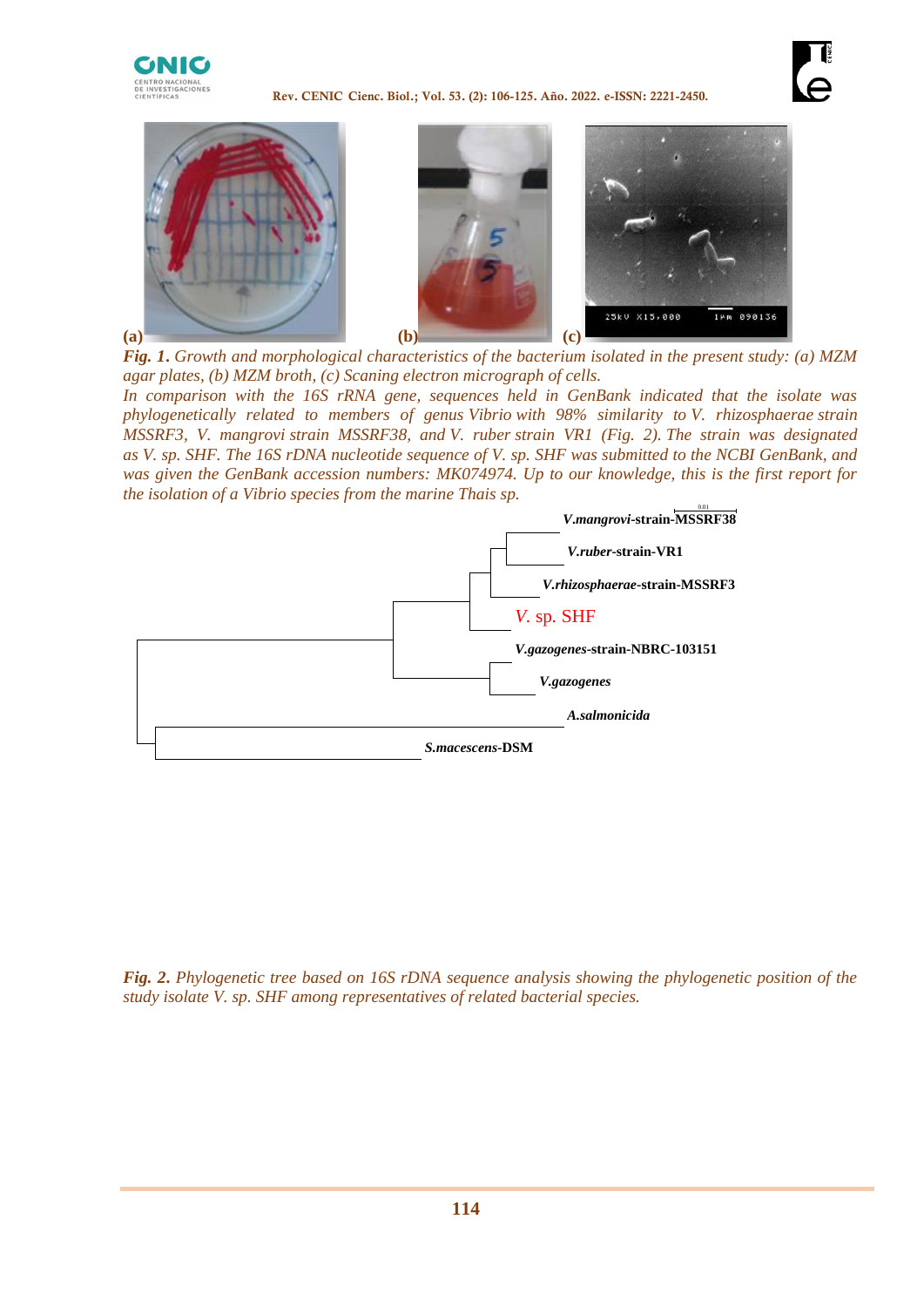



#### **Effect of some stimuli on expression of** *pks-1* **and** *nrps* **in** *V***. sp. SHF using RT-qPCR**

Analysis of PCR amplification products shows that *V*. sp. SHF has both *pks*-1 and *nrps* genes. Fragments of 700-800 bp and 1200-1400 bp were obtained for *nrps* and *pks*-1 genes, respectively (Fig. 3b and c). These two genes are reported to be involved not only in prodigiosin production but are also responsible for the synthesis of polyketide and non-ribosomal peptide bioactive compounds in general (Gomes *et al*., 2016).



*Fig. 3. Gel electrophoresis of PCR amplified nrps (lane b) and pks-1 (lane c) from V. sp. SHF isolated from Thais sp. DNA ladder (lane a)*

In bacteria, the majority of genes coding for polyketide synthases (PKSs), non-ribosomal peptide synthetases (NRPSs), and hybrids (PKS-NRPS) remain silent in the absence of particular stimuli [\(Brakhage](http://www.sciencedirect.com/science/article/pii/S1074552110004849#bib7) *et al*., 2008). Hence, in this study, *pks*-1 and *nrps* mRNA expression was evaluated in response to some stimuli. *gyr*B was used as a reference gene for normalization. In the current study, more than a 4-fold change in gene expression level was considered significant (Rao *et al*., 2013). The addition of stress-inducing compounds such as heavy metals,  $H_2O_2$ , antibiotics, or DMSO was expected to increase the biosynthesis of certain secondary metabolites. Furthermore, co-cultivation with cell-free culture supernatant of *S. aureus* ATCC 6538P, was also evaluated. Considerable up-regulation of *nrps* expression was observed (in terms of 2-ΔΔCt) for copper oxide treated cultures of *V.* sp. SHF (39-fold) compared with the control cultures, followed by DMSO (22-fold), chromium VI oxide (19-fold), SDS (17-fold), and imipenem antibiotic (10-fold) (Fig. 4). Imipenem was chosen as one of the antibiotics to which *V.* sp*.* SHF was sensitive. Down-regulation of *nrps*, at the mRNA level, was observed for ofloxacin treated cultures. For *pks*-1 gene expression, interestingly maximum up-regulation was observed in cultures treated with DMSO (14-fold) followed by imipenem treated cultures (8.9-fold) (Fig. 4). Also, a twofold increase was observed with ofloxacin and copper oxide-treated cultures. Down-regulation was observed when cultures were treated with SDS, lead oxide, or cell-free culture supernatant of *S. aureus* ATCC 6538P.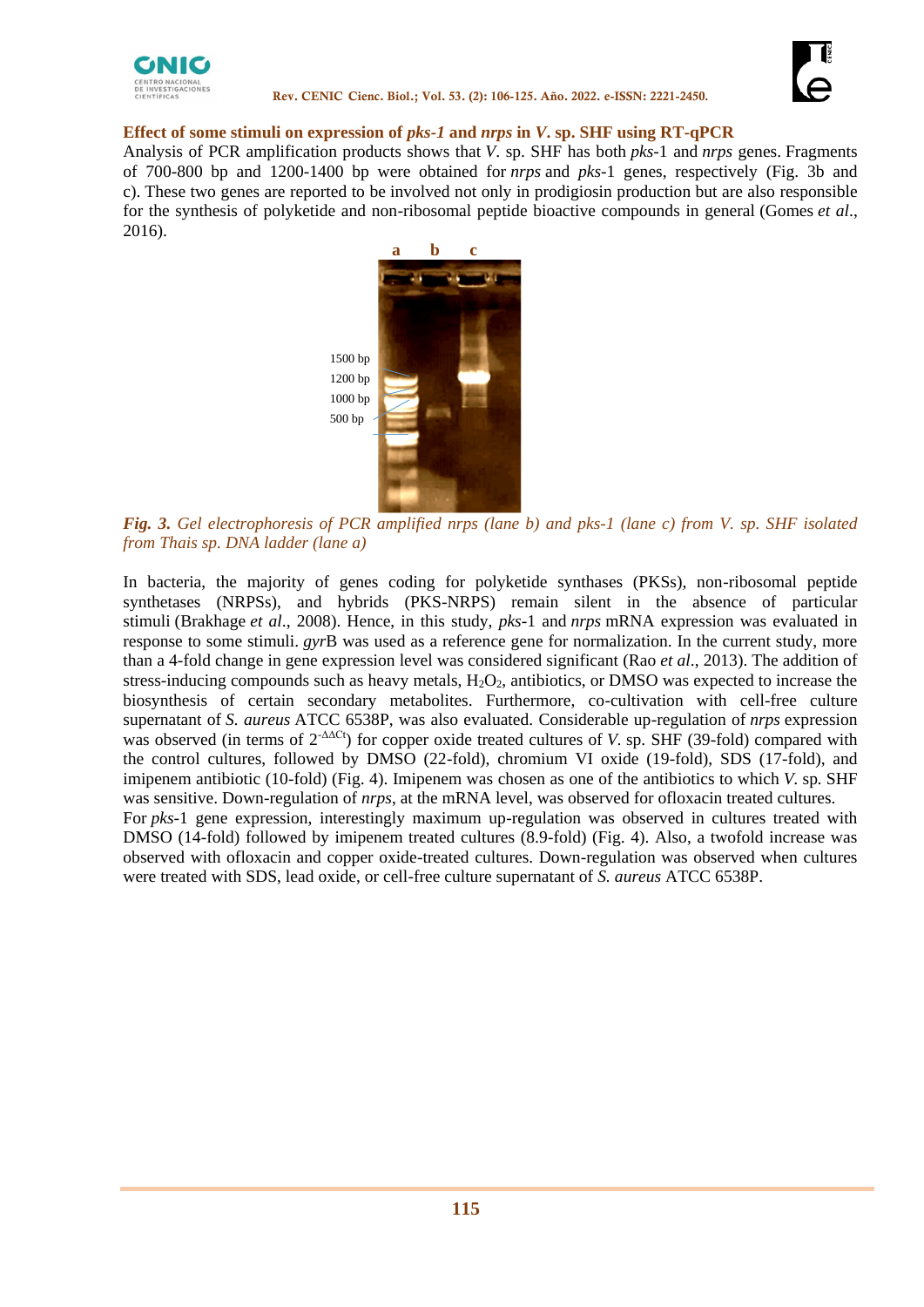



*Fig. 4. Effect of some stimuli on pks-1 and nrps expression using RT-qPCR: Red arrows point out the down-regulation state.*

The induction of *pks*-1 and *nrps* expression by imipenem comes in agreement with the finding of Seyedsayamdost (2014) who showed that sublethal concentrations of trimethoprim caused a global activation of secondary metabolism by inducing at least five biosynthetic gene clusters (*mal, bhc, tha,* and *hmq*), including new metabolites whose structures have not been determined. Similarly, other βlactam, cephalosporin, fluoroquinolone, or DNA-alkylating antibiotic families at low concentrations seem to have transcriptional effects rather than growth inhibition. The report of Chen *et al*. (2000) framed the enhancing effect of DMSO on microbial secondary metabolites production, an observation that may explain the 22-fold increase in *pks*-1 gene expression and the 16-fold increase in *nrps* gene expression reported in the current study in DMSO treated cultures.

|         |    | Mean  | <b>Standard. Deviation</b> | <b>Minimum</b> | <b>Maximum</b> |  |
|---------|----|-------|----------------------------|----------------|----------------|--|
| nrps    | ∠∠ | 0.565 | 2.576                      |                | 3.728          |  |
| $pks-1$ |    | .638  | 789                        |                | 7 59           |  |

### **Table 4.** Descriptive statistics of the responses of control and treated groups

*N \* : total number of trials.*

The statistical significance of the effect of the studied stimuli on the level of mRNA expression of *pks*-1 gene (as checked by IBM SPSS 18 statistics software using Kruskal-Wallis H test at 0.05 level of significance) was calculated as 0.02 (less than 0.05), while no significance was recorded for the same stimuli affecting the *nrps* gene groups (Table 5).

### **Table 5. Stimuli affecting significantly the level of** *pks***-1 and** *nrps* **gene expression as assessed by Kruskal-Wallis H test**

|                                | pks-1 gene groups | nrps gene groups |
|--------------------------------|-------------------|------------------|
| <i>Chi</i> -square             | 27.615            | 2.400            |
| Degree of freedom              |                   |                  |
| <b>Asymptotic Significance</b> | 0.002             |                  |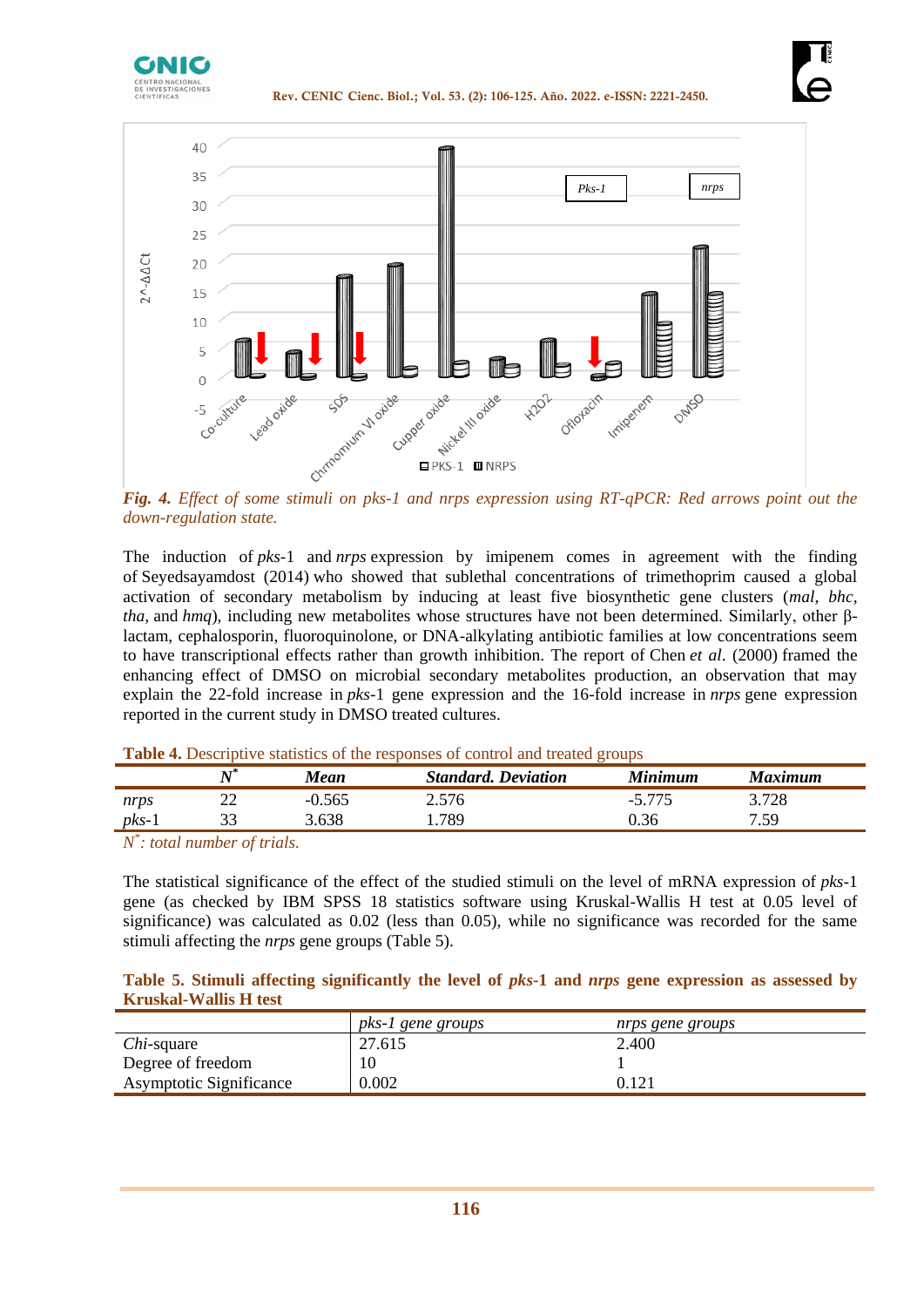



The significance of the effect of each treatment on the level of mRNA expression of *pks*-1 and *nrps* genes was further checked separately using a series of Mann-Whitney U tests to conduct pairwise comparisons between the control groups and each of the other treated groups. The Addition of DMSO, ofloxacin, imipenem, and *S. aureus* cell-free supernatant showed marginal significance (P = 0.05) on the level of *pks*-1 gene expression while none of the studied stimuli showed a statistically significant effect on *nrps* gene expression (Table 6). As reported by Nahm (2016), the smaller is the sample size, the less is the statistical power of non-parametric tests. Hence the inability of the adopted tests to detect a significant *p*-value for the regulation of *nrps* gene expression does not mean an actual absence of significance.

**Table 6.** Significance of the effect of the different stimuli on the level of *pks*-1 and *nrps* gene expression as assessed by Mann-Whitney U test pairwise comparison of the control group and each treated group

| Control versus                                                                                                                  | Mann-<br>Whitney U | Wilcoxon<br>W | Z-value  | Asymptotic<br>significance | Exact<br>significance |
|---------------------------------------------------------------------------------------------------------------------------------|--------------------|---------------|----------|----------------------------|-----------------------|
| $pks-1$<br>Chromium VI oxide                                                                                                    | 4.000              | 10.00         | $-0.218$ | 0.827                      | 0.500                 |
| Cupper oxide, Lead Oxide, $H_2O_2$ ,<br>Nickel III oxide<br><b>SDS</b>                                                          | 2.000              | 8.00          | $-1.091$ | 0.275                      | 0.200                 |
| DMSO, ofloxacin, imipenem, Co-<br>culture<br>nrps                                                                               | 0.000              | 6.00          | $-1.964$ | 0.050                      | 0.050                 |
| VI<br>oxide,<br>Chromium<br>Cupper<br>DMSO,<br>oxide,<br>Oxide,<br>Lead<br>ofloxacin, imipenem, Nickel III<br>oxide, Co-culture | 0.000              | 3.00          | $-1.549$ | 0.121                      | 0.167                 |
| $H_2O_2$                                                                                                                        | 2.000              | 5.00          | 0.000    | 1.000                      | 0.667                 |

*Analytical characterization of V. sp. SHF red pigment UV-vis spectral analysis* 

The spectroscopic analyses of the red pigment of *V*. sp. SHF with UV–vis spectral analysis, under acidic conditions, showed the pigment was red with symmetrical broadband with a slight right-sided shoulder, and a peak at 525 nm. Under alkaline conditions, the pigment solution was orange-yellow, with a symmetrical band with a peak at 470 nm. At neutral conditions, the spectral peak was at 426 nm. Such pHdependent color change is characteristic of prodigiosin produced by *Serratia marcescens* according to Andreyeva & Ogorodnikova (2015). The spectral analysis of the red pigment seemed to be close to those reported by Ibrahim *et al*. (2014) who reported 535 nm for the acidic prodigiosin (produced by *S*. *marcescens* solution and 465 nm for the alkaline one. Also, Bharmal *et al*. (2012) recorded a sharp spectral peak at 534 nm under acidic conditions. Similarly, maximum absorbance of the pigment at the pH values 2, 7, and 9 was found to be 535 nm, 458 nm, and 469 nm, respectively, as reported by Faraag *et al*. (2017).

Liquid chromatography-Mass spectrometry (LC-MS)

LC-MS analysis of *V*. sp. SHF red pigment showed a fraction separated at a retention time of 29.6 min with a mass to charge ratio (m/z) of 322.8 according to the negative ionization scanning mode and a m/z of 322.9 according to the positive ionization scanning mode (Fig.5). Such m/z ratios almost coincide with that of prodigiosin produced by *V. gazogenes* (324) (Gummadidala *et al*., 2016), and *S. marcescens* (323.5) (Kumar & Aparna, 2014). Similarly, Sumathi *et al*. (2014) reported a m/z of 324 for S. *marcescens* NPLR1 prodigiosin. Consequently, the red pigment was identified as a prodigiosin-like pigment.

According to Silva *et al*. (2012), the substance produced by *S. marcescens,* which showed maximum UV absorbance at 534 nm and a m/z of 323, was characterized as prodigiosin. Moreover, Yang *et al*.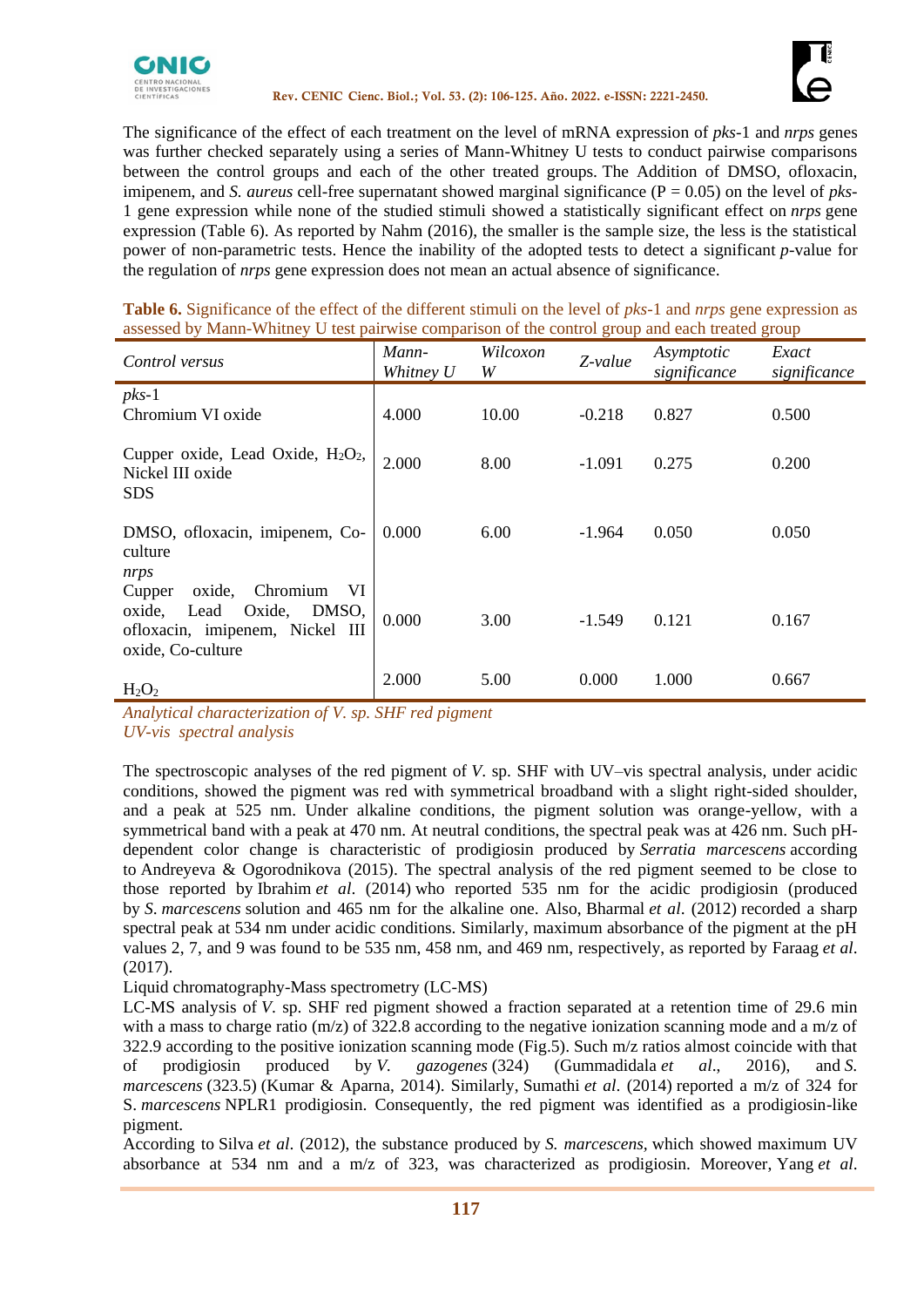

(2013) described a red pigment, with a m/z of 323, produced by *Microcystis aeruginosa*, as being prodigiosin.



*Fig.5***.** *LC-MS chromatogram of V. sp. SHF DMSO extract using (a) negative ionization scanning mode (100-1000 Da) (The arrow refers to the fraction separated at 29.6 min), LC-MS chart of the peak showing*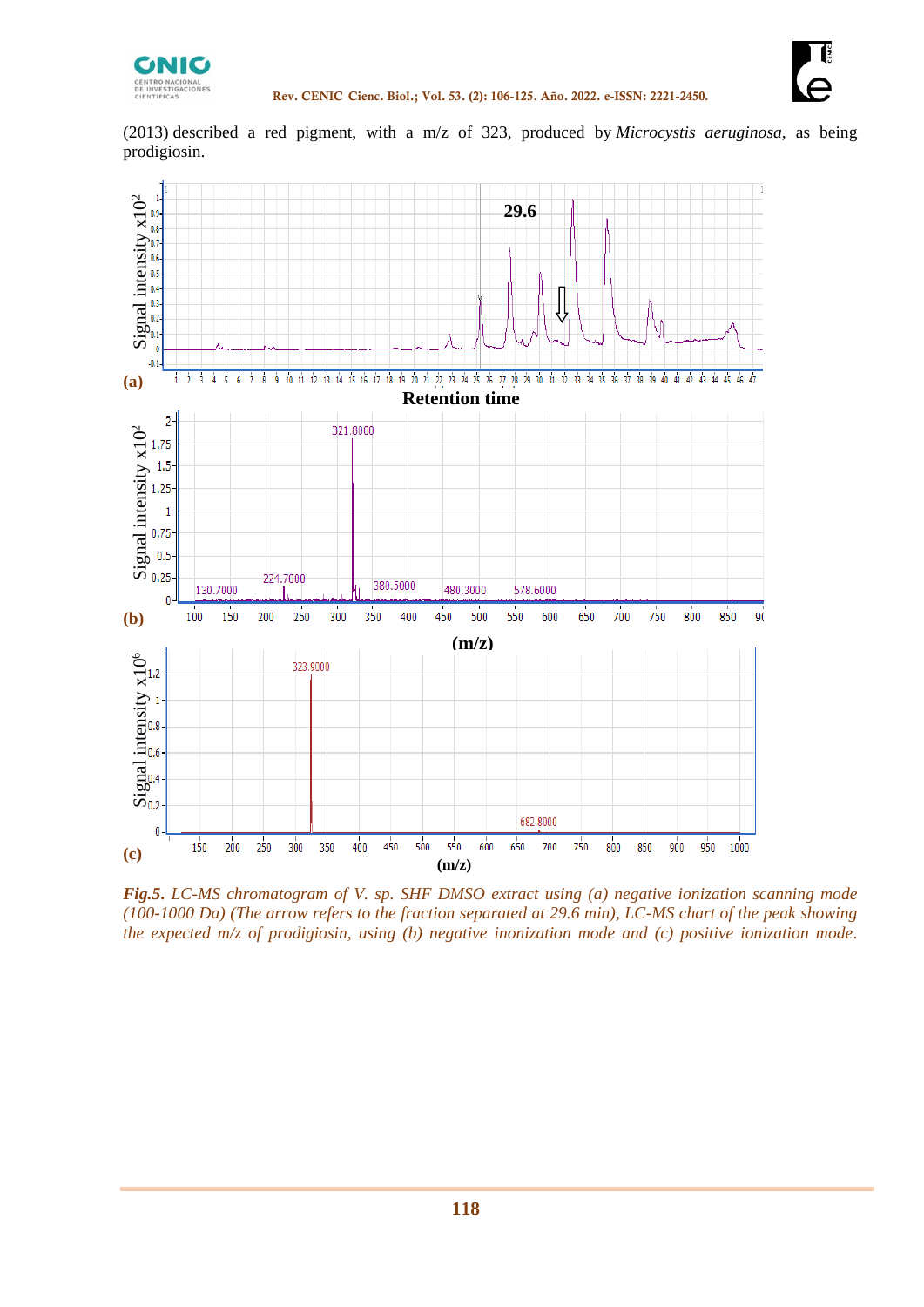



#### **Production of prodigiosin-like pigment by** *V***. sp. SHF in response to different compounds**

Supplementing MZM medium with mannitol (5 mg/L) as a carbon source enhanced growth and pigment production (7 mg/L) by an almost twofold increase compared to control cells (Fig. 6). Similar data were noticed by Kurbanoglu *et al.* (2015). Casein caused a 1.5-fold increase in pigment production. Replacing yeast extract with casein or tryptone resulted in a 1.7 and 1.4-fold increase, respectively. However, replacing peptone with tryptone reduced pigment production by 60%. The reduced pigment production in presence of glucose comes in agreement with the previous studies of Phatake & Dharmadhikari, (2016) as well as Bharmal *et al*. (2012), who explained such reduction in prodigiosin production by *S. marcescens* based on lowering the pH by glucose, or catabolic repression.

Palm oil followed by L-cysteine, glucose, ammonium chloride, and starch addition decreased pigment production (Fig. 6). For glucose and starch, the decreased pigment production was associated with higher bacterial growth. Bharmal *et al*. (2012) showed that no prodigiosin was detected after 24 hr incubation when palm oil or starch was added to the medium, however, higher production was obtained after 72 hr only for the cultures supplemented with palm oil. Also in the same study higher production was attained after the addition of mannitol in agreement with the current study. However, Bharmal *et al*. (2012) reported higher prodigiosin production by *S. marcescens* upon the addition of 0.1% ammonium chloride which reduced the production in the current study.



*Fig.6. Effect of supplements added to MZM medium on prodigiosin-like pigment production and growth of V. sp. SHF* 

Incubation in the dark or the presence of white light did not affect pigment synthesis, although growth was better in light than in dark (Fig.7a). However, Phatake & Dharmadhikari, (2016) showed that the maximum level of pigment by S. *marcescens* was achieved with white light incubation. In the presence of 5% CO<sub>2</sub>, 1.88 and 1.5-fold increases were recorded in pigment production and growth, respectively (Fig.7b).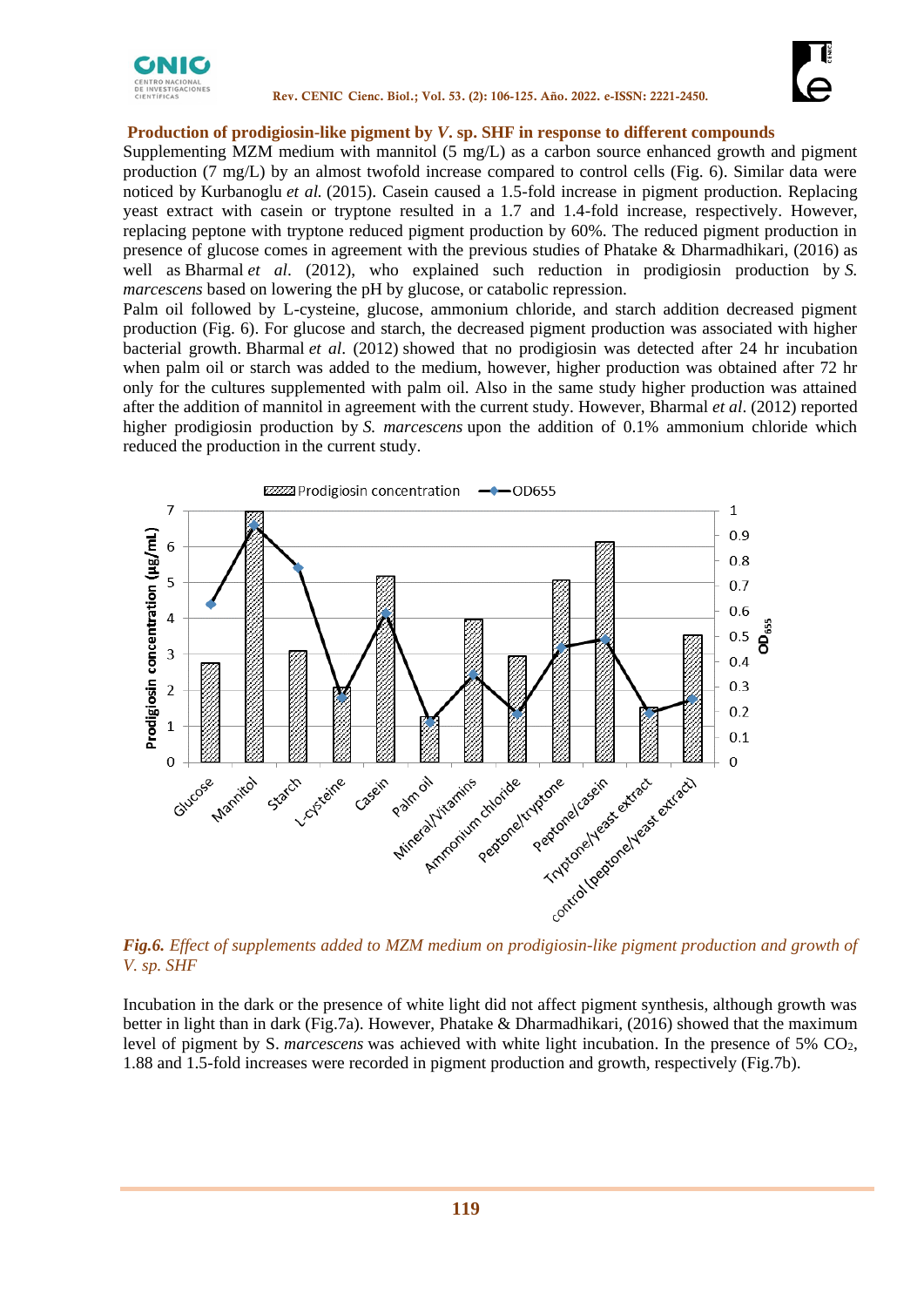



*Fig.7. Effect of neon lamp light (a), and CO<sup>2</sup> incubation (b) on prodigiosin-like pigment production and growth of V. sp. SHF grown on MZM*

### **Optimization of the prodigiosin-like pigment synthesis by** *V***.sp. SHF using Plackett-Burman fractional factorial design**

A total of seven variables were checked regarding their effects on pigment production (Table 7). Table 7 Plackett-Burman design matrix representing the coded values for seven independent variables and their responses; -1 represents absence and +1 represents the concentration added**.**

|           | Factor       |          |        |                    |           |         |                 |                                             |
|-----------|--------------|----------|--------|--------------------|-----------|---------|-----------------|---------------------------------------------|
| Trial NO. | Man<br>nitol | Glycerol | Casein | NH <sub>4</sub> Cl | Olive oil | Ethanol | Soybean<br>meal | Prodigiosin<br>concentratio<br>$n$ in mg/mL |
|           | $+1$         | $+1$     | $+1$   | $+1$               | $+1$      | $+1$    | $+1$            | 0.0049                                      |
| ി         | $+1$         | $+1$     | - 1    | - 1                | - 1       | $-1$    | $+1$            | 0.0059                                      |
| 3         | $+1$         | $-1$     | $+1$   | $+1$               | - 1       | $-1$    | $-1$            | 0.0048                                      |
| 4         | $-1$         | $-1$     | $-1$   | - 1                | $+1$      | $+1$    | $-1$            | 0.0048                                      |
| 5         | $+1$         | $+1$     | $+1$   | -1                 | $+1$      | - 1     | $-1$            | 0.0028                                      |
| 6         | $-1$         | $+1$     | $-1$   | $+1$               | $-1$      | $+1$    | - 1             | 0.0018                                      |
|           | $-1$         | $-1$     | $+1$   | - 1                | $-1$      | $+1$    | $+1$            | 0.0026                                      |
| 8         | $-1$         | $-1$     | $-1$   | $+1$               | $+1$      | $-1$    | $+1$            | 0.0030                                      |
| 9         |              | 0        | 0      | 0                  |           | 0       |                 | 0.0023                                      |

The Main effects plot of variables (Fig.8) demonstrated a significant positive effect of mannitol and soybean meal. Regression analysis of the experimental data was accomplished using Microsoft Excel (2013). The model coefficient of determination R = 0.99 with R-Squared ( $\mathbb{R}^2$ ) = 0.98 and adjusted  $\mathbb{R}^2$  = 0.94 implies that our model could explain 98% of the total variation, which in turn indicates a satisfactory representation of the process by the model (Elkenawy *et al*., 2017). According to Castro et al. (1992), since Plakett-Burman is a screening design; hence, 70% Confidence level is a useful guidepost for detecting significant effects. The *p*-value was used to assess the significance of the studied factors. The results proved that mannitol, showed a confidence level of 94% followed by soybean meal which had a less significant effect as indicated by the confidence level of 76% (Table 8).

According to Elkenawy *et al*. (2017), maximum production by *S. marcescens* (870 unit/cell) was achieved at 22 °C and pH 9 with the addition of 1% (wt/vol) peptone to 1% (vol/vol) crude glycerol resulting from biodiesel industry after six days of incubation. Cang *et al*. (2000) reported ammonium chloride to affect negatively prodigiosin production by *S. marcescens*, as for our study. In the current study, olive oil addition seemed insignificant, however, Wei & Chen, (2005) reported an enhanced increase in prodigiosin yields (from 152 mgL<sup>-1</sup> to 578 mgL<sup>-1</sup>) when the modified Luria Bertani broth was supplemented with 4% olive oil.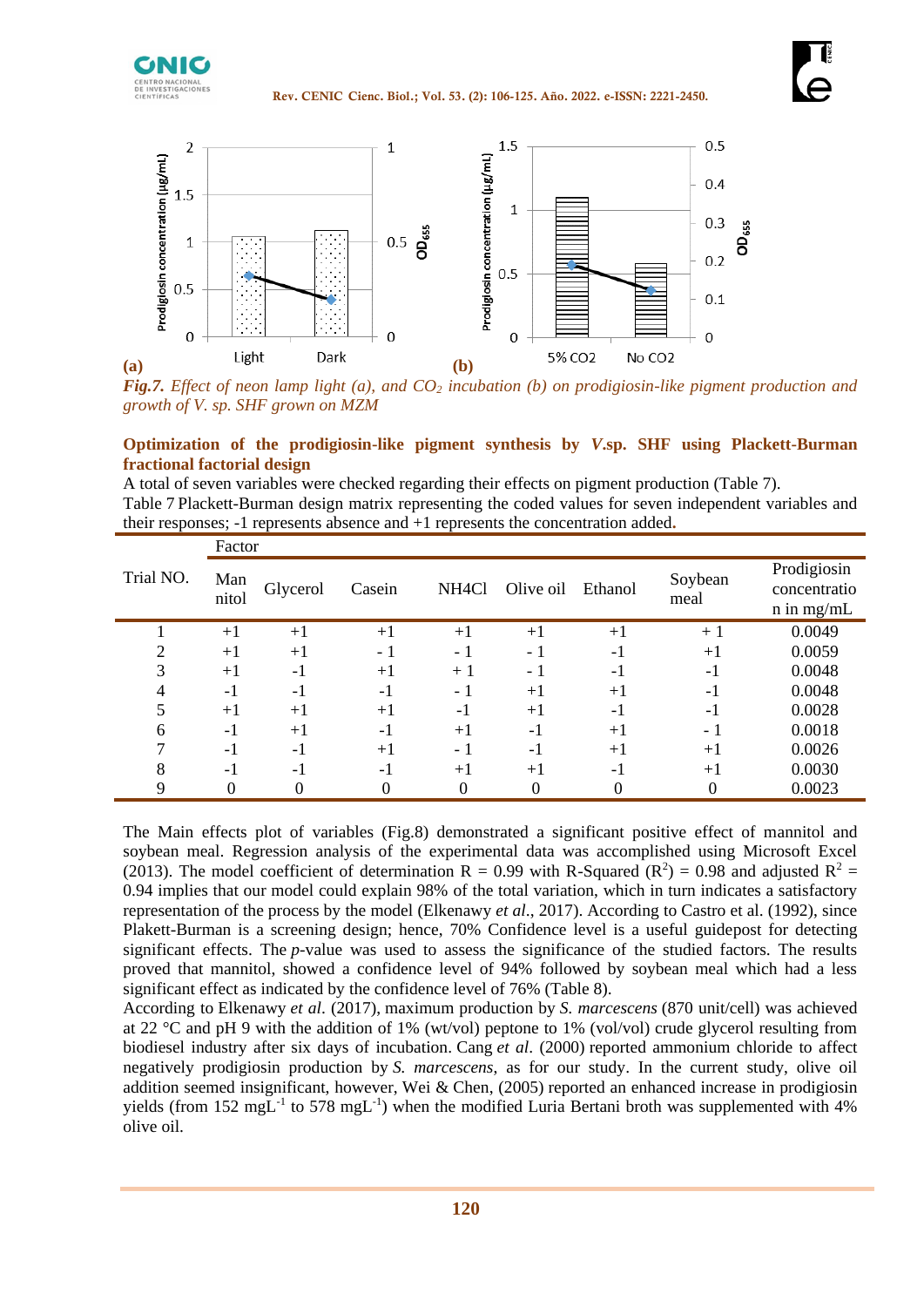



**Variables** 

*Fig.8***.** *Main effect plot describing the significant variables affecting pigment production by V. sp. SHF using Plackett-Burman experimental design.*

**Table. 8.** The main effect, significance level (%), and *p*-value for the determination of significant variable for pigment production by *V*. sp. SHF using Plackett-Burman experimental design

| Variable           | <i>p</i> -value | Main effect | Significance level $(\% )$ |
|--------------------|-----------------|-------------|----------------------------|
| Mannitol           | 0.06            | 2.5         | 94                         |
| Glycerol           | 0.69            | 0.065       | 31                         |
| Casein             | 0.92            | $-0.095$    | 8                          |
| NH <sub>4</sub> Cl | 0.37            | $-0.445$    | 63                         |
| Olive oil          | 0.66            | 0.085       | 34                         |
| Ethanol            | 0.28            | $-0.605$    | 72                         |
| Soybean meal       | 0.24            | 0.555       | 76                         |

Based on these results obtained from Plackett-Burman experiment, MZM supplemented with 0.5% (wt/vol) mannitol and 2.5% (wt/vol) soybean meal was predicted to be near optimum for pigment production. A validation experiment was conducted, in which pigment concentration was estimated to conduct quantitatively a comparison among the pre-optimized, anti-optimized and basal media. The preoptimized medium pigment yield was 2.5-fold higher than that of the basal medium and 3-fold higher than that of the anti-optimized medium (Fig. 9).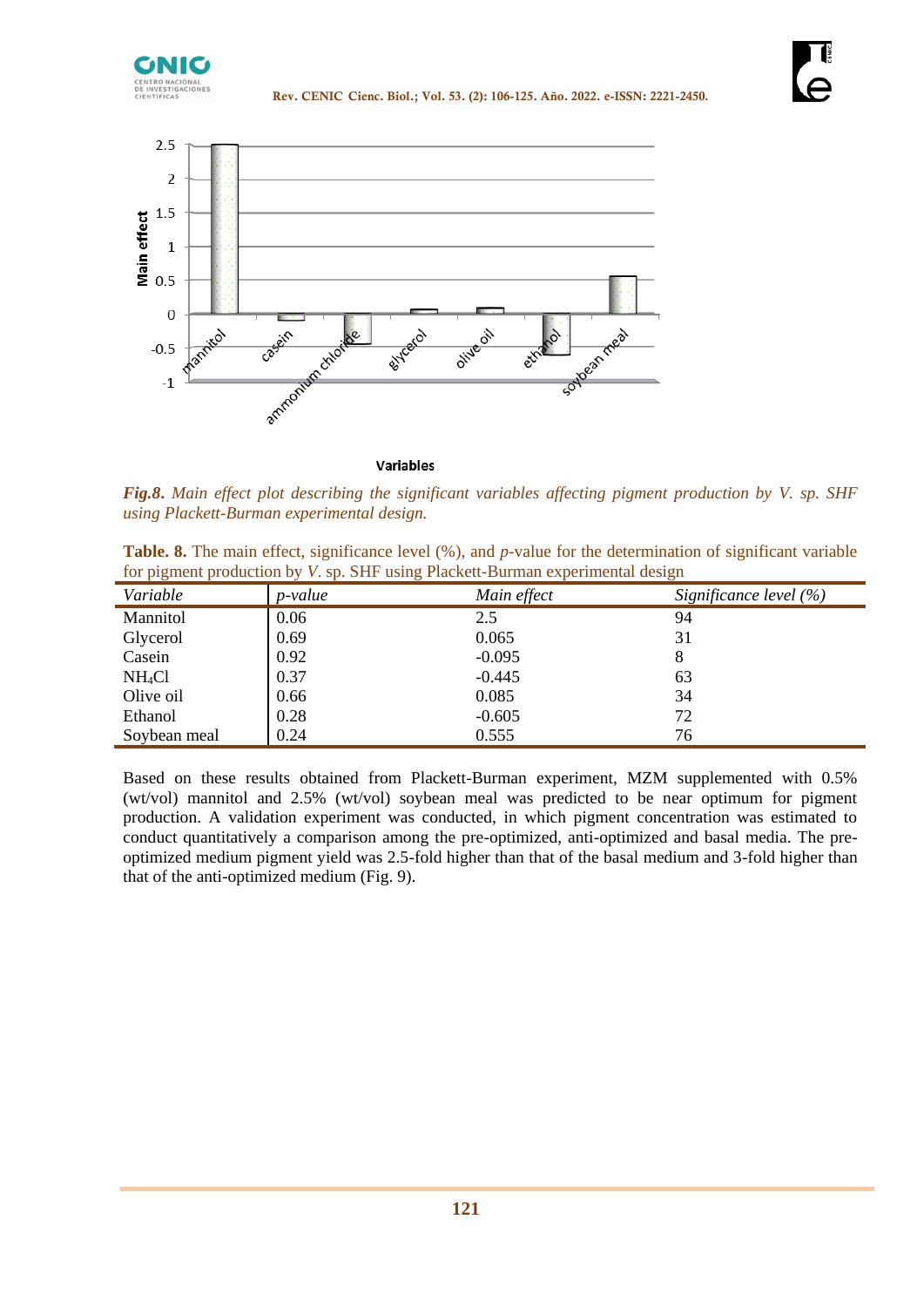



*Fig.9. Validation experiment of the applied Plackett-Burman statistical design on prodigiosin-like pigment production by V. sp. SHF*

## **CONCLUSION**

Considering the several reports discussing microbial prodigiosin production, mostly by *Serratia,* as well as prodigiosin production optimization due to its immense value as antimicrobial, antitumor, and antimalarial agent; and also as an immunosuppressant, sunscreen, and a safe natural food dye; however, this report can be considered as one of a few reports dealing with prodigiosin production by indigenous marine *Vibrio* isolate, highlighting the necessity to explore bacteria associated with Mediterranean invertebrates in general and snails in particular for their ability to produce biologically active compounds of medicinal and industrial applications. The current study recommends adopting several integrated analytical techniques, including infra-red, nuclear magnetic resonance, and tandem mass spectrometry, to check the possibility that the isolated compound is structurally a new member of a known family of bioactive compounds. The enhanced prodigiosin production achieved through Plackett-Burman statistical design by supplementing the production medium with mannitol and soybean meal implies that utilization of industrial wastes like soybean meal is a vital tool to improve the performance of the bacterial system which helps to increase the yield of its products economically and also solves an environmental disposal problem. Moreover, herein, it was shown that the silent treasures of biosynthetic genes including *pks*-1 and *nrps* can be up-regulated through the addition of sublethal concentrations of stress-inducing agents like antibiotics, DMSO, heavy metals, or through co-cultures; hence, more varied stress-inducing strategies should be tried with this respect.

## **ACKNOWLEDGMENT**

The authors profoundly acknowledge the laboratory facilities provided by The Medical Technology Center, Medical Research Institute, Alexandria University, Egypt.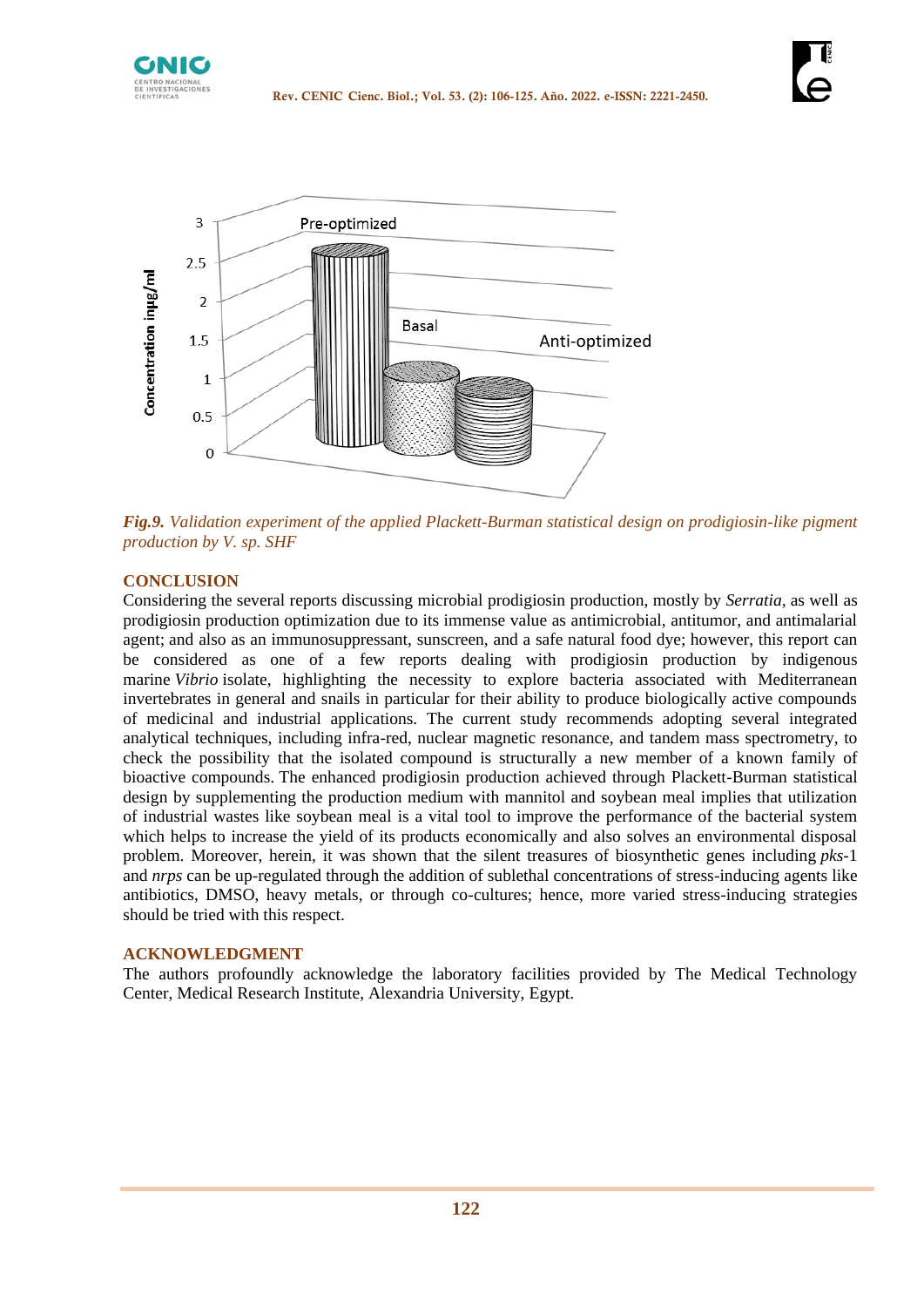



#### **BIBLIOGRAPHIC REFERENCES**

- Andreyeva, I.N.; Ogorodnikova, T.I. (2015). Pigmentation of *Serratia marcescens* and spectral properties of prodigiosin. Microbiology. 84:28-33.
- Ayuso-Sacido, A.; Genilloud, O. (2005). New PCR primers for the screening of NRPS and PKS-I systems in Actinomycetes: Detection and distribution of these biosynthetic gene sequences in major taxonomic groups. Microbial Ecology 49:10-24.
- Bharmal, M.H.; Jahagirdar, N.; Aruna, K. (2012). A study on optimization of prodigiosin production by *Serratia marcescens* msk1 isolated from air. Society for Nature and Science. 2: 671-680.
- [Brakhage, A.A.](https://www.ncbi.nlm.nih.gov/pubmed/?term=Brakhage%20AA%5BAuthor%5D&cauthor=true&cauthor_uid=18416304); [Schuemann, J.](https://www.ncbi.nlm.nih.gov/pubmed/?term=Schuemann%20J%5BAuthor%5D&cauthor=true&cauthor_uid=18416304); [Bergmann, S.](https://www.ncbi.nlm.nih.gov/pubmed/?term=Bergmann%20S%5BAuthor%5D&cauthor=true&cauthor_uid=18416304); [Scherlach, K.](https://www.ncbi.nlm.nih.gov/pubmed/?term=Scherlach%20K%5BAuthor%5D&cauthor=true&cauthor_uid=18416304); [Schroeckh, V.](https://www.ncbi.nlm.nih.gov/pubmed/?term=Schroeckh%20V%5BAuthor%5D&cauthor=true&cauthor_uid=18416304); [Hertweck, C.](https://www.ncbi.nlm.nih.gov/pubmed/?term=Hertweck%20C%5BAuthor%5D&cauthor=true&cauthor_uid=18416304) (2008). Activation of fungal silent gene clusters: A new avenue to drug discovery. Prog Drug Res 66:3–12.
- Cang, S.; Sanada, M.; Johdo, O.; Ohta, S.; Nagamatsu, Y.; Yoshimoto, A. (2000). High production of prodigiosin by *Serratia marcescens* grown on ethanol. Biotechnol. Lett. 22:1761–1765.
- Castro, P. M. L.; Hayter, P. M.; Ison, A. P.; Bull, A. T. (1992). Applied Microbioilogy Biotechnology. 38, 84-90.
- Chen, G.; Wang, G.; Li, X.; Waters, B.; Davies, J. (2000). Enhanced production of microbial metabolites in the presence of dimethyl sulfoxide. The Journal of Antibiotics. 53:1145 – 1153.
- [Claremont, M.](https://www.ncbi.nlm.nih.gov/pubmed/?term=Claremont%20M%5BAuthor%5D&cauthor=true&cauthor_uid=23026810); [Vermeij, G.J.](https://www.ncbi.nlm.nih.gov/pubmed/?term=Vermeij%20GJ%5BAuthor%5D&cauthor=true&cauthor_uid=23026810); [Williams, S.T.](https://www.ncbi.nlm.nih.gov/pubmed/?term=Williams%20ST%5BAuthor%5D&cauthor=true&cauthor_uid=23026810); [Reid, D.G.](https://www.ncbi.nlm.nih.gov/pubmed/?term=Reid%20DG%5BAuthor%5D&cauthor=true&cauthor_uid=23026810) (2013). Global phylogeny and new classification of the *Rapaninae* (*Gastropoda: Muricidae*), dominant molluscan predators on tropical rocky seashores. [Mol. Phylogenet. Evol.](https://www.ncbi.nlm.nih.gov/pubmed/23026810) 66:91-102.
- [Elkenawy,](http://www.sciencedirect.com/science/article/pii/S2215017X16300522#!) N.M.; [Yassin, A.S.; Elhifnawya,](http://www.sciencedirect.com/science/article/pii/S2215017X16300522#!) H.N.; [Aminb,](http://www.sciencedirect.com/science/article/pii/S2215017X16300522#!) M.A. (2017). Optimization of prodigiosin production by *Serratia marcescens* using crude glycerol and enhancing production using gamma radiation. [Biotechnology Reports.](http://www.sciencedirect.com/science/journal/2215017X) [14:](http://www.sciencedirect.com/science/journal/2215017X/14/supp/C) 47-53.
- Faraag, A.H.I.; El-batal, A. (2017). Characterization of prodigiosin produced by *Serratia marcescens* strain isolated fromirrigation water in Egypt. Nature and Science. 15:55-68.
- Feby, A.; Nair, S. (2010). Sponge associated bacteria of lakshadweed coral reefs, India: Resource for extracellular hydrolytic enzymes. Advances in Bioscience and Biotechnology. 1: 330-337.
- [Filkins,](http://jb.asm.org/search?author1=Laura+M.+Filkins&sortspec=date&submit=Submit) L.M.; [Graber,](http://jb.asm.org/search?author1=Jyoti+A.+Graber&sortspec=date&submit=Submit) J.A.; [Olson,](http://jb.asm.org/search?author1=Daniel+G.+Olson&sortspec=date&submit=Submit) D.J.; [Dolben,](http://jb.asm.org/search?author1=Emily+L.+Dolben&sortspec=date&submit=Submit) E.L.; [Lynd,](http://jb.asm.org/search?author1=Lee+R.+Lynd&sortspec=date&submit=Submit) L.R.; [Bhuju,](http://jb.asm.org/search?author1=Sabin+Bhuju&sortspec=date&submit=Submit) S.; [O'Toole,](http://jb.asm.org/search?author1=George+A.+O%27Toole&sortspec=date&submit=Submit) G.A. (2015). Coculture of *Staphylococcus aureus* with *Pseudomonas aeruginosa* drives *S. aureu* towards fermentative metabolism and reduced viability in a cystic fibrosis model. J. Bateriol. 197:2252- 2264.
- Gomes, N.G.M.; Dasari, R.; Chandra, S.; Kiss, R.; Kornienko, A. (2016). Marine invertebrate metabolites with anticancer activities: Solutions to the "supply problem". Mar. Drugs. 14:98.
- Gummadidala, P.M.; Chen, Y.P.; Beauchesne, K.R.; [Miller,](http://frontiersin.org/people/u/341689) K.P.; [Mitra1](http://frontiersin.org/people/u/324360), C.; Banaszek1, N.; Velez-Martinez, M.; Moeller, P.D.R.; [Ferry,](http://frontiersin.org/people/u/89273) J.L.; [Decho,](http://frontiersin.org/people/u/65151) A.W.; [Chanda,](http://frontiersin.org/people/u/257179) A. (2016). Aflatoxin-Exposure of *Vibrio gazogenes* as a novel system for the generation of aflatoxin synthesis inhibitors. Front. Microbiol. 7:814.
- Guryanov, I.; [Naumenko,](https://www.frontiersin.org/people/u/915581) E.; Akhatova, F.; Lazzara,G.; Cavallaro, G.; Nigamatzyanova, L.; [Fakhrullin,](https://www.frontiersin.org/people/u/473745) R. (2020). Selective cytotoxic activity of Prodigiosin@halloysite nanoformulation. Front. Bioeng. Biotechnol., 26 May 2020 | [https://doi.org/10.3389/fbioe.2020.00424.](https://doi.org/10.3389/fbioe.2020.00424)
- Ibrahim, D.; Nazari, T.; Kassim, J.; Lim, S. (2014). Prodigiosin- an antibacterial red pigment produced by *Serratia marcescens* IBRL USM 84 associated with a marine sponge *Xestospongia testudinaria*. Journal of Applied Pharmaceutical Science. 4:001-006.
- Khanafari, A.; Assadi, M.M.; Fakhr, F.A. (2006). Review of prodigiosin, pigmentation in *Serratia marcescens*. Department of Forest Sciences, Faculty of Forestry, The University of British Columbia. 6:1–13
- [Klein,](https://pubs.acs.org/author/Klein%2C+Andreas+S) A.S.; [Domröse,](https://pubs.acs.org/author/Domr%C3%B6se%2C+Andreas) A.; [Bongen,](https://pubs.acs.org/author/Bongen%2C+Patrick) P.; H.U.C.; [Classen,](https://pubs.acs.org/author/Classen%2C+Thomas) T.; [Loeschcke,](https://pubs.acs.org/author/Loeschcke%2C+Anita) A.; [Drepper,](https://pubs.acs.org/author/Drepper%2C+Thomas) T.; [Laraia,](https://pubs.acs.org/author/Laraia%2C+Luca) L.; [Sievers,](https://pubs.acs.org/author/Sievers%2C+Sonja) S.; [Jaeger,](https://pubs.acs.org/author/Jaeger%2C+Karl-Erich) K.; [Pietruszka,](https://pubs.acs.org/author/Pietruszka%2C+J%C3%B6rg) J. (2017). New prodigiosin derivatives obtained by mutasynthesis in *Pseudomonas putida*. ACS. Synth. Biol. 6:1757–1765.
- [Kralik,](https://www.ncbi.nlm.nih.gov/pubmed/?term=Kralik%20P%5BAuthor%5D&cauthor=true&cauthor_uid=28210243) P.; [Ricchi,](https://www.ncbi.nlm.nih.gov/pubmed/?term=Ricchi%20M%5BAuthor%5D&cauthor=true&cauthor_uid=28210243) M. (2017). A basic guide to real time PCR in microbial diagnostics: definitions, parameters, and everything. [Front. Microbiol.](https://www.ncbi.nlm.nih.gov/pmc/articles/PMC5288344/) 8:108.
- Kumar, T.S.; Aparna, H. (2014). Anti-biofouling activity of prodigiosin, a pigment extracted from *Serratia marcescens*. Int. J. Curr. Microbiol. App. Sci. 3:712-725.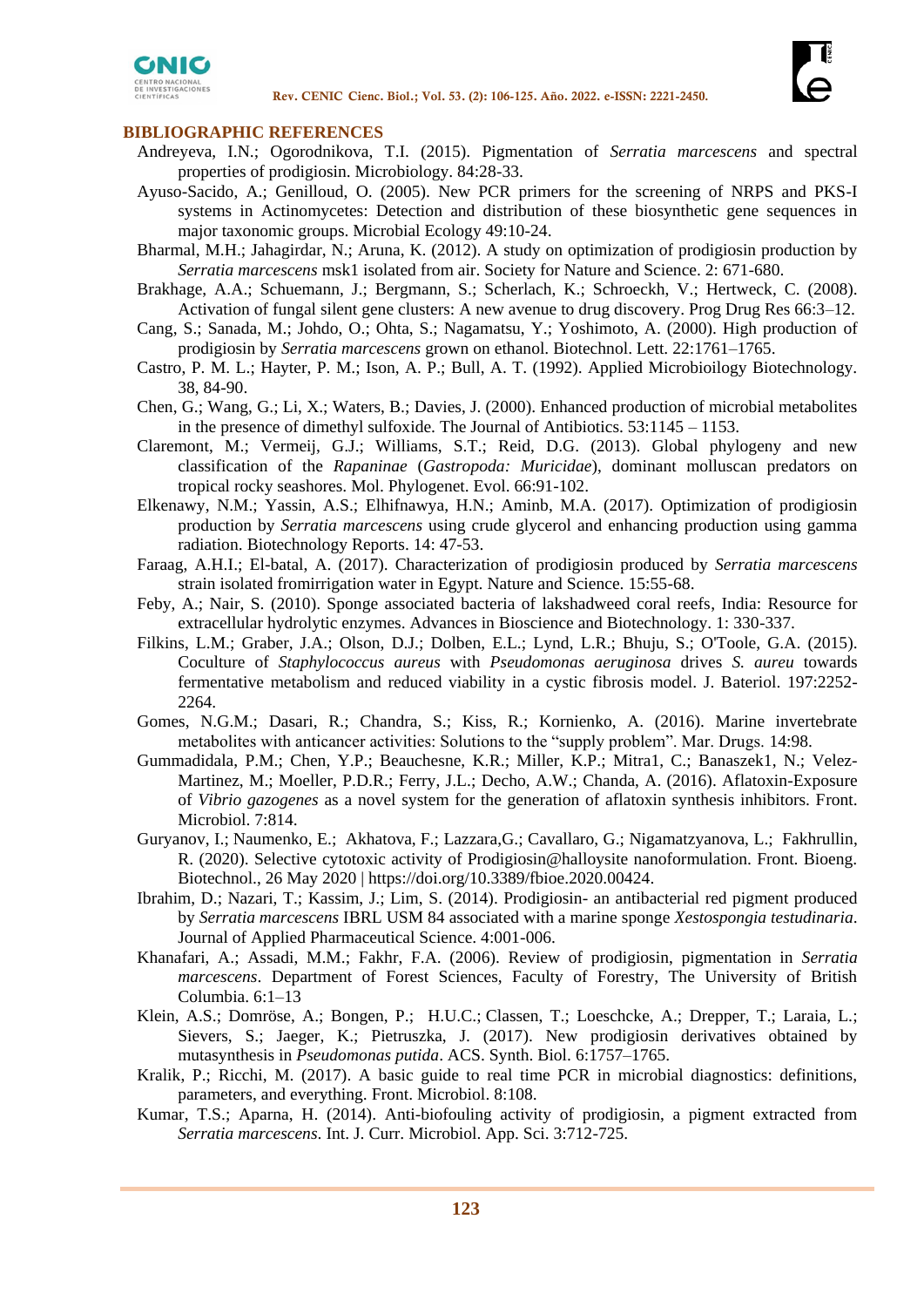



- Kumaran, N.S.; Bragadeeswaran, S.; Thangaraj, S. (2011). Screening for antimicrobial activities of marine molluscs *Thais tissoti* (Petit, 1852) and *Babylonia spirata* (Linnaeus, 1758) against human, fish, and biofilm pathogenic microorganisms. African Journal of Microbiology Research. 5:4155- 4161.
- [Kurbanoglu,](https://www.ncbi.nlm.nih.gov/pubmed/?term=Kurbanoglu%20EB%5BAuthor%5D&cauthor=true&cauthor_uid=26273284) E.B..; [Ozdal,](https://www.ncbi.nlm.nih.gov/pubmed/?term=Ozdal%20M%5BAuthor%5D&cauthor=true&cauthor_uid=26273284) M.; [Ozdal,](https://www.ncbi.nlm.nih.gov/pubmed/?term=Ozdal%20OG%5BAuthor%5D&cauthor=true&cauthor_uid=26273284) O.G.; [Algur,](https://www.ncbi.nlm.nih.gov/pubmed/?term=Algur%20OF%5BAuthor%5D&cauthor=true&cauthor_uid=26273284) O.F. (2015). Enhanced production of prodigiosin by *Serratia marcescens* MO-1 using ram horn peptone. [Braz. J. Microbiol.](https://www.ncbi.nlm.nih.gov/pmc/articles/PMC4507561/) 46:631–637.
- [Nahm,](https://www.ncbi.nlm.nih.gov/pubmed/?term=Nahm%20FS%5BAuthor%5D&cauthor=true&cauthor_uid=26885295) F. (2016). Nonparametric statistical tests for the continuous data: the basic concept and the practical use. [Korean J. Anesthesiol.](https://www.ncbi.nlm.nih.gov/pmc/articles/PMC4754273/) 69: 8–14.
- [Netzker,](http://community.frontiersin.org/people/u/202267) T.; [Fischer,](http://community.frontiersin.org/people/u/202364) J.; [Weber,](http://community.frontiersin.org/people/u/226801) J.; [Mattern,](http://community.frontiersin.org/people/u/202213) D.J.; König, C.C.; [Valiante,](http://community.frontiersin.org/people/u/45856) V.; [Schroeckh,](http://community.frontiersin.org/people/u/194915) V.; [Brakhage,](http://community.frontiersin.org/people/u/17461) A.A. (2015). Microbial communication leading to the activation of silent fungal secondary metabolite gene clusters. Front. Microbiol. 20:299.
- Pejman, T.; Farzam,J.; Muhammad, S. (2015). [Three-Dimensional stochastic characterization of shale](http://link.springer.com/article/10.1007/s11242-015-0570-1)  [SEM Images.](http://link.springer.com/article/10.1007/s11242-015-0570-1) Transport in Porous Media. 110:521–531.
- Phatake, Y.B.; Dharmadhikari, S.M. (2016). Physical parameters optimization for enhancement of prodigiosin production by using S*erratia* spp. World J. Pharm. Med. 2: 40-48.
- Plackett, R.L., Burman, J.P*.* (1946). The design of optimum multifactorial experiments. Biometrika. 33:305-25.
- Prada-Arismendy, J.; Castellanos, J.E. (2011). Real time PCR. Application in dengue studies. Colomb. Med. 42:243-258.
- Rakh, R.R.; Dalvi, S.M.; Musle, B.B.; Raut, L.S. (2017). Production, extraction and characterization of red pigment produced by *Serratia rubidaea* JCM 1240T isolated from soil. International Journal of Current Microbiology and Applied Sciences .6: 143-154.
- Rameshkumar, R.; Nair, S. (2009). Isolation and molecular characterization of genetically diverse antagonistic, diazotrophic red-pigmented vibrios from di¡erent mangrove rhizospheres. FEMS Microbiol Ecol 67 (2009) 455–467
- [Rao,](https://www.ncbi.nlm.nih.gov/pubmed/?term=Rao%20X%5BAuthor%5D&cauthor=true&cauthor_uid=25558171) X.; [Huang,](https://www.ncbi.nlm.nih.gov/pubmed/?term=Huang%20X%5BAuthor%5D&cauthor=true&cauthor_uid=25558171) X.; [Zhou,](https://www.ncbi.nlm.nih.gov/pubmed/?term=Zhou%20Z%5BAuthor%5D&cauthor=true&cauthor_uid=25558171) Z.; [Lin,](https://www.ncbi.nlm.nih.gov/pubmed/?term=Lin%20X%5BAuthor%5D&cauthor=true&cauthor_uid=25558171) X. (2013). An improvement of the 2ˆ(delta delta CT) method for quantitative real-time polymerase chain reaction data analysis. Biostat Bioinforma Biomath. 3: 71– 85.
- [Seyedsayamdost, M.](https://www.ncbi.nlm.nih.gov/pubmed/?term=Seyedsayamdost%20MR%5BAuthor%5D&cauthor=true&cauthor_uid=24808135) (2014). High-throughput platform for the discovery of stimuli of silent bacterial gene clusters. [Proc. Natl. Acad. Sci. U S A.](https://www.ncbi.nlm.nih.gov/pubmed/24808135) 111:7266-71.
- Silva, R.K.; Subha, D.B.; Ghosh, A.R.; Babu, S. (2012). Characterization and enhanced production. of prodigiosin from the spoiled coconut. Appl. Biochem. Biotechnol. 166:187–196.
- [Smaldone,](https://www.ncbi.nlm.nih.gov/pubmed/?term=Smaldone%20G%5BAuthor%5D&cauthor=true&cauthor_uid=25027759) G.; [Marrone,](https://www.ncbi.nlm.nih.gov/pubmed/?term=Marrone%20R%5BAuthor%5D&cauthor=true&cauthor_uid=25027759) R.; [Cappiello,](https://www.ncbi.nlm.nih.gov/pubmed/?term=Cappiello%20S%5BAuthor%5D&cauthor=true&cauthor_uid=25027759) S.; G.A.; [Oliva,](https://www.ncbi.nlm.nih.gov/pubmed/?term=Oliva%20G%5BAuthor%5D&cauthor=true&cauthor_uid=25027759) G.; [Cortesi,](https://www.ncbi.nlm.nih.gov/pubmed/?term=Cortesi%20ML%5BAuthor%5D&cauthor=true&cauthor_uid=25027759) M.L.; Anastasio, A. (2014). Occurrence of antibiotic resistance in bacteria isolated from seawater organisms caught in Campania Region: preliminary study. [BMC. Vet. Res.](https://www.ncbi.nlm.nih.gov/pmc/articles/PMC4112976/) 10: 161.
- Sumathi, C.; [MohanaPriya, D.](https://www.ncbi.nlm.nih.gov/pubmed/?term=MohanaPriya%20D%5BAuthor%5D&cauthor=true&cauthor_uid=24587717); [Swarnalatha, S.](https://www.ncbi.nlm.nih.gov/pubmed/?term=Swarnalatha%20S%5BAuthor%5D&cauthor=true&cauthor_uid=24587717); [Dinesh, M.G.](https://www.ncbi.nlm.nih.gov/pubmed/?term=Dinesh%20MG%5BAuthor%5D&cauthor=true&cauthor_uid=24587717); [Sekaran, G.](https://www.ncbi.nlm.nih.gov/pubmed/?term=Sekaran%20G%5BAuthor%5D&cauthor=true&cauthor_uid=24587717) (2014). Production of prodigiosin using tannery fleshing and evaluating its pharmacological effects. [ScientificWorld](https://www.ncbi.nlm.nih.gov/pubmed/24587717)  [Journal.](https://www.ncbi.nlm.nih.gov/pubmed/24587717) 2014:290327.
- Tamura, K.; Dudley, J.; Nei, M.; Kumar, S. (2007). MEGA4: Molecular Evolutionary Genetics Analysis (MEGA) software version 4.0. Molecular Biology and Evolution 24:1596-1599.
- [Thompson,](https://www.ncbi.nlm.nih.gov/pubmed/?term=Thompson%20FL%5BAuthor%5D&cauthor=true&cauthor_uid=15353563) F.L.; [Iida,](https://www.ncbi.nlm.nih.gov/pubmed/?term=Iida%20T%5BAuthor%5D&cauthor=true&cauthor_uid=15353563) T.; [Swings,](https://www.ncbi.nlm.nih.gov/pubmed/?term=Swings%20J%5BAuthor%5D&cauthor=true&cauthor_uid=15353563) J. (2004). Biodiversity of Vibrios. [Microbiol. Mol. Biol. Rev.](https://www.ncbi.nlm.nih.gov/pmc/articles/PMC515257/) 68: 403–431.
- [Wei, Y.H.](https://www.ncbi.nlm.nih.gov/pubmed/?term=Wei%20YH%5BAuthor%5D&cauthor=true&cauthor_uid=16233840); [Chen, W.C.](https://www.ncbi.nlm.nih.gov/pubmed/?term=Chen%20WC%5BAuthor%5D&cauthor=true&cauthor_uid=16233840) (2005). Enhanced production of prodigiosin-like pigment from *Serratia marcescens* SMdeltaR by medium improvement and oil-supplementation strategies. [J Biosci](https://www.ncbi.nlm.nih.gov/pubmed/16233840)  [Bioeng.](https://www.ncbi.nlm.nih.gov/pubmed/16233840) 99:616-22.

Wong, M.L.; Medrano, J.F. (2005). Real-time PCR for mRNA quantitation. BioTechniques. 39:75-85.

- Xu, F.; Xia, S.; Yang, Q. (2011). Strategy for Obtaining Inexpensive Prodigiosin Production by *Serratia Marcescen.* 2011 3rd International Conference on Chemical, Biological and Environmental Engineering. IPCBEE vol.20 (2011) © (2011) IACSIT Press, Singapore
- Yang, F.; Wei, H.Y.; Li, X.Q.; Li, Y.H.; Li, X.B.; Yin, L.H.; Pu, Y.P. (2013). Isolation and characterization. of an algicidal bacterium indigenous to Lake Taihu with a red pigment able to lyse Microcystis aeruginosa. Biomed. Environ. Sci. 26:148–154.